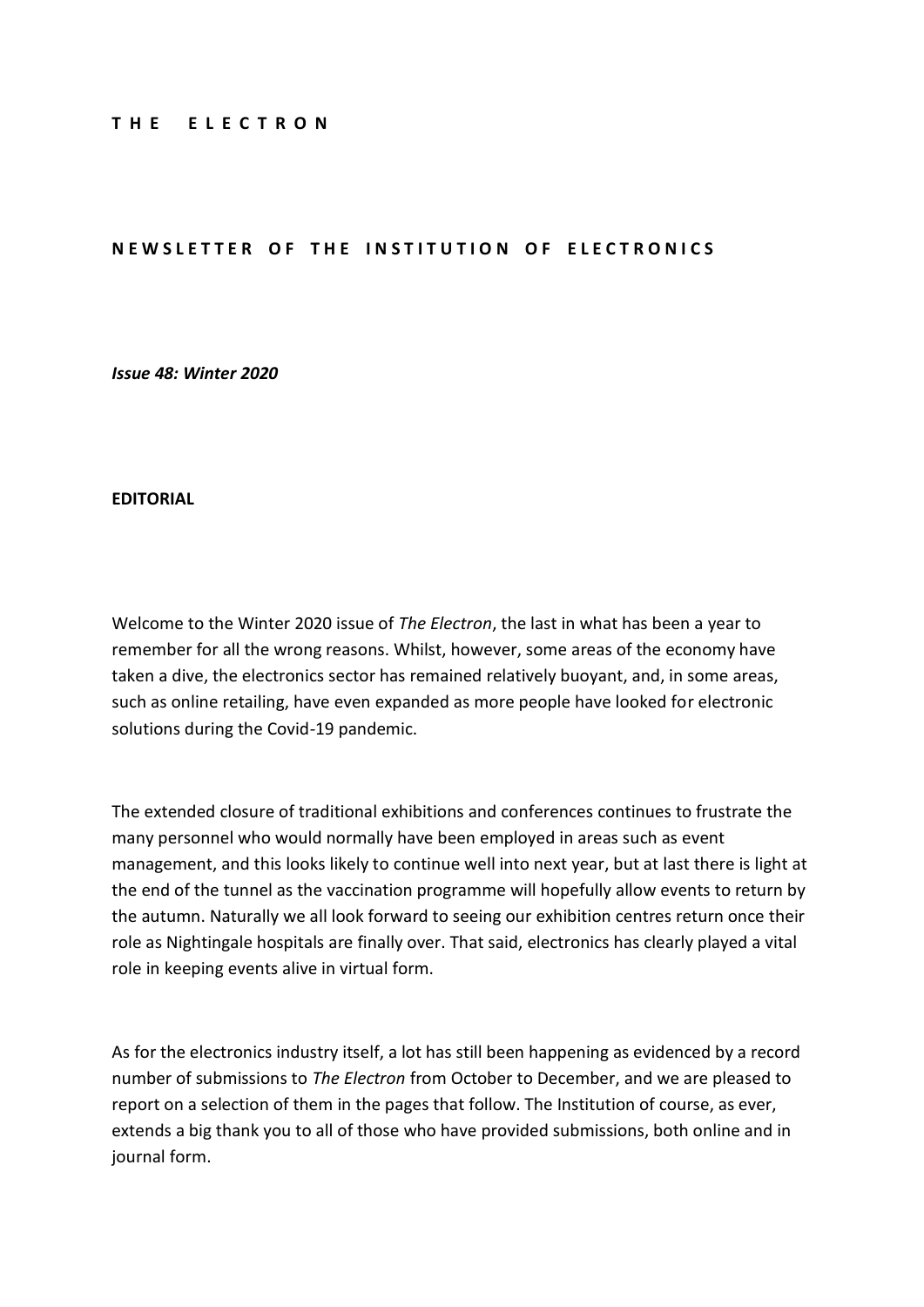#### **5G INNOVATIONS IN SHIPPING**

There are two related articles on this subject, the first from *Data Centre Review News*, and the second from *New Electronics* (8th. December 2020), p. 10-12.

#### **5G Innovations in the Port of Antwerp**



From augmented field operations to connected tugboats, Orange Belgium and its industrial partners have unveiled a unique collection of applications co-created in the Port of Antwerp using Orange Belgium's 5G network.

The 5G network rolled out by Orange Belgium is the first large-scale stand alone network of the country, offering in particular high-speed, low-latency and a unique network slicing capability. This offered considerable potential for the Port of Antwerp with its strategically placed Industry 4.0 campus.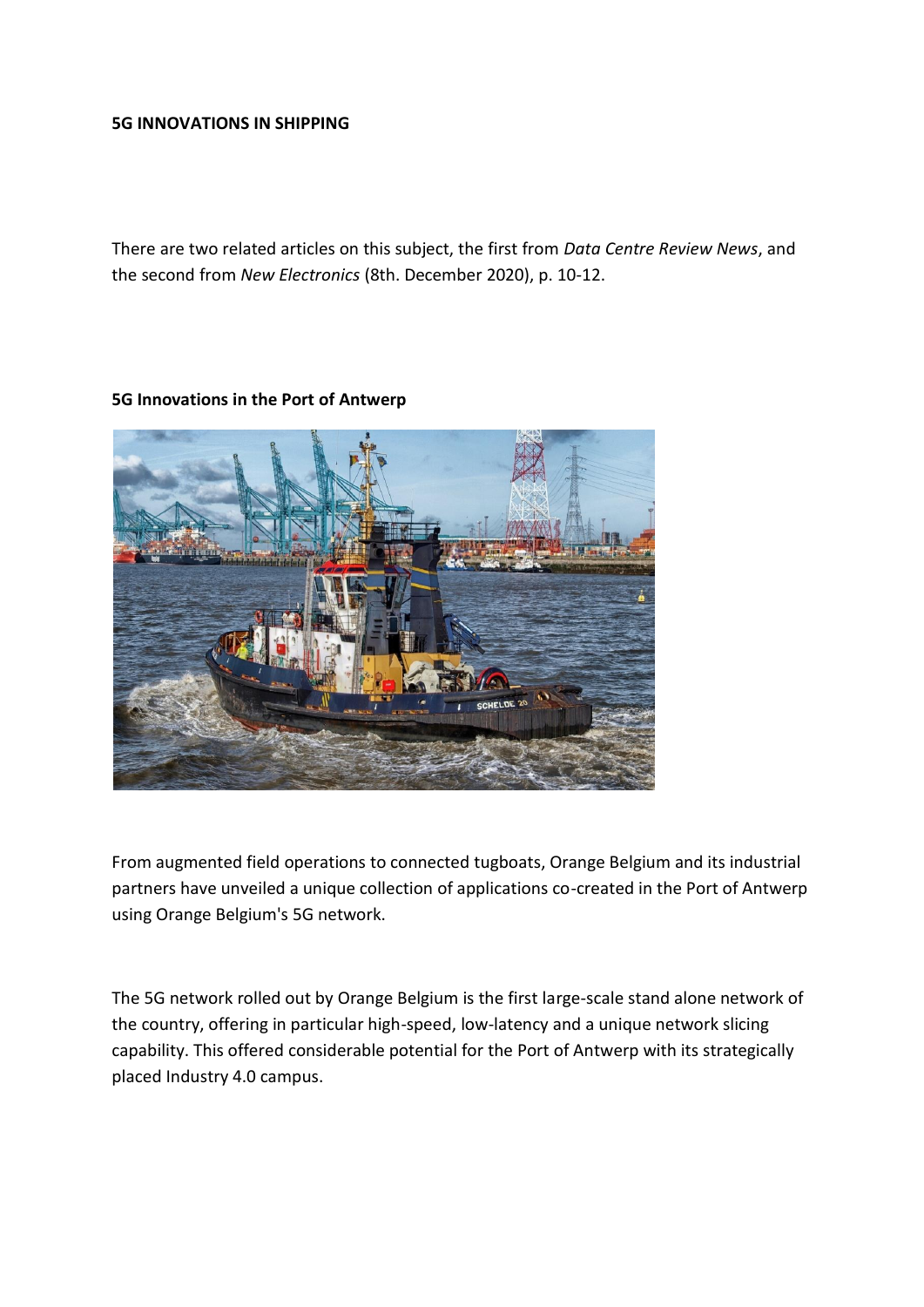Both partners worked together to connect a tugboat of the Antwerp Port Authority to the 5G network, allowing the ship to stream real-time images, plus other data such as radar and sonar, to the Port's control room. With this real-time information, the Antwerp Port Authority was able to improve both the safety and the efficiency of the towing of vessels within the Port, and increase the number of ships able to enter and leave the Port safely.

Erwin Verstraelen, Chief Digital and Innovation Officer for the Antwerp Port Authority, states:

*"At the Port of Antwerp, we are looking at a number of concrete 5G applications, such as smart cameras, drones and autonomous ships and trucks.*

*It is important to learn about this technology as a company and gradually prepare for the arrival of it, because the great potential lies in B2B applications. It's also important to realise that 5G is part of our country's digital infrastructure and that we cannot afford to miss the boat there."*

# **The Smart Port Network**

This article, by *New Electronics* Editor Neil Tyler, focuses on the use of 5G to create a network of smart interconnected ports, a smart port being defined as "a port in which processes are automated and connected using emerging technologies such as Big Data, the Internet of Things, Artificial Intelligence, blockchain and other technologies that improve both the port's performance and its competitiveness".

The author states:

*'Ports are using sensors and cameras, which automatically collect and share information such as weather, traffic and pollution data, to optimise operational planning, while the use of AI is speeding up security checks and automating screening processes improving both safety and reliability.'*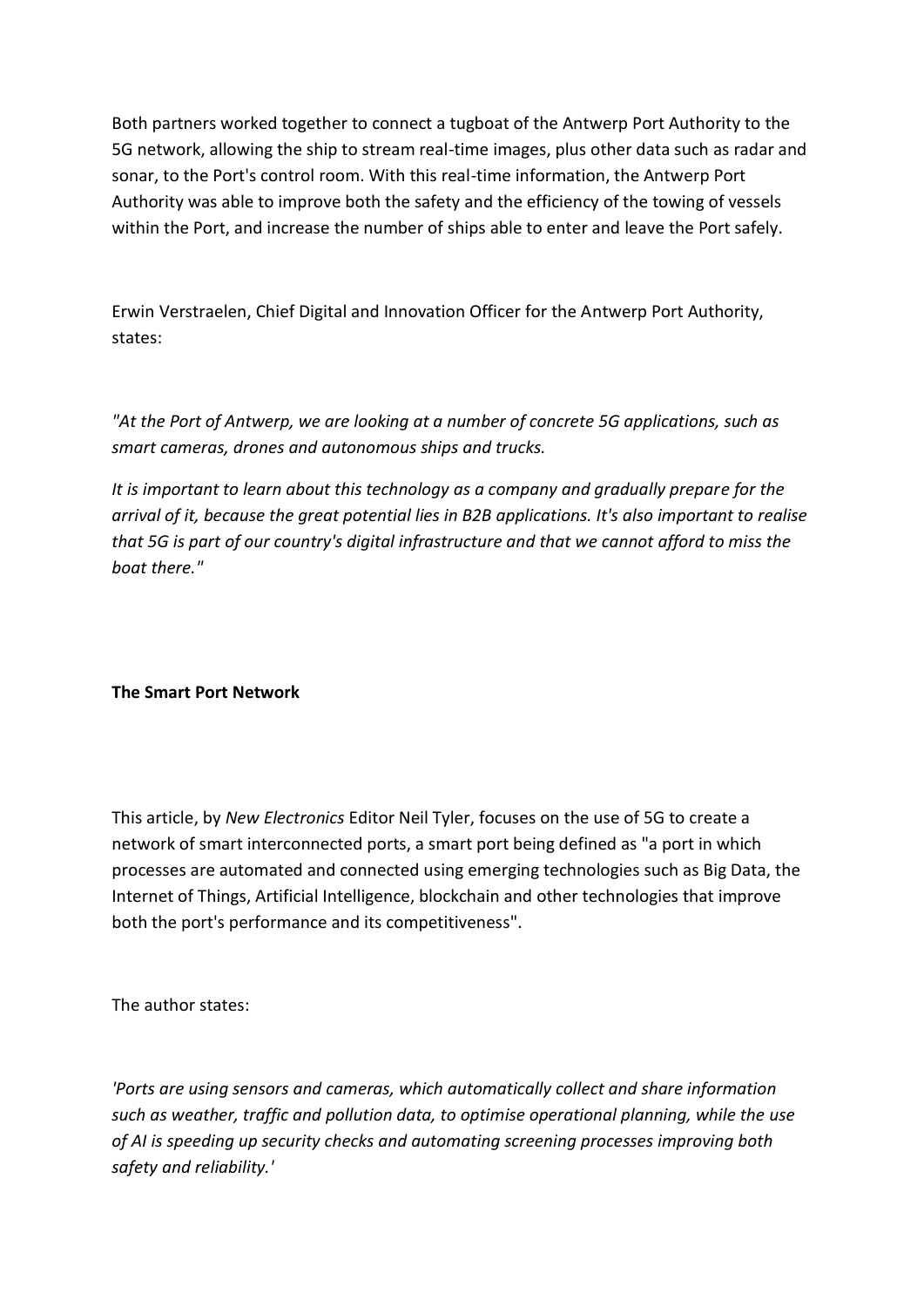Practical examples include Rotterdam, where a platform co-developed by Dutch start-up Teqplay and the Port has allowed vessel operators to reduce waiting times by up to 20 per cent, and Valencia, where a smart IoT network spans 200 cranes, straddle carriers trucks and forklifts enabling data to be gathered on the status of operations and energy consumption.

5G is seen as having a major role to play:

*'Hamburg has been testing 5G technology as it sets itself up as a hub for next-generation industrial mobile communications, while the Hong Kong-based port and shipping conglomerate China Merchants Port (CMP) Group is leading a 5G-enabled port transformation project with Huawei, Alibaba and Tencent at the Haixing (Mawan) Port in Shenzhen, China. It represents the first upgrade in China of a traditional sea port to an automated smart port.'*

In the UK BT and Belfast Harbour have signed a partnership to build a 5G ecosystem within the Port of Belfast with the aim of delivering a series of 5G-led innovations:

*'BT will build and manage a live 5G private network delivering ultrafast mobile connectivity, coverage, reliability and security across the Port's operations in transport, logistics, supply chain and shipping.*

*The partnership will explore how 5G could help pave the way for other technologies, functioning in tandem with the Internet of Things and AI. The IoT, for example, will enable equipment to transfer data through sensor technology and make operations more independent, automated and efficient - supporting data analytics-enabled decision making.'*

The deployment of 5G is noted in particular to make it possible to connect and interact with billions of devices across all aspects of a port's commercial operations, and Deloitte predicts that ports, airports and other logistics hubs will represent a third of the 2020-25 private 5G market.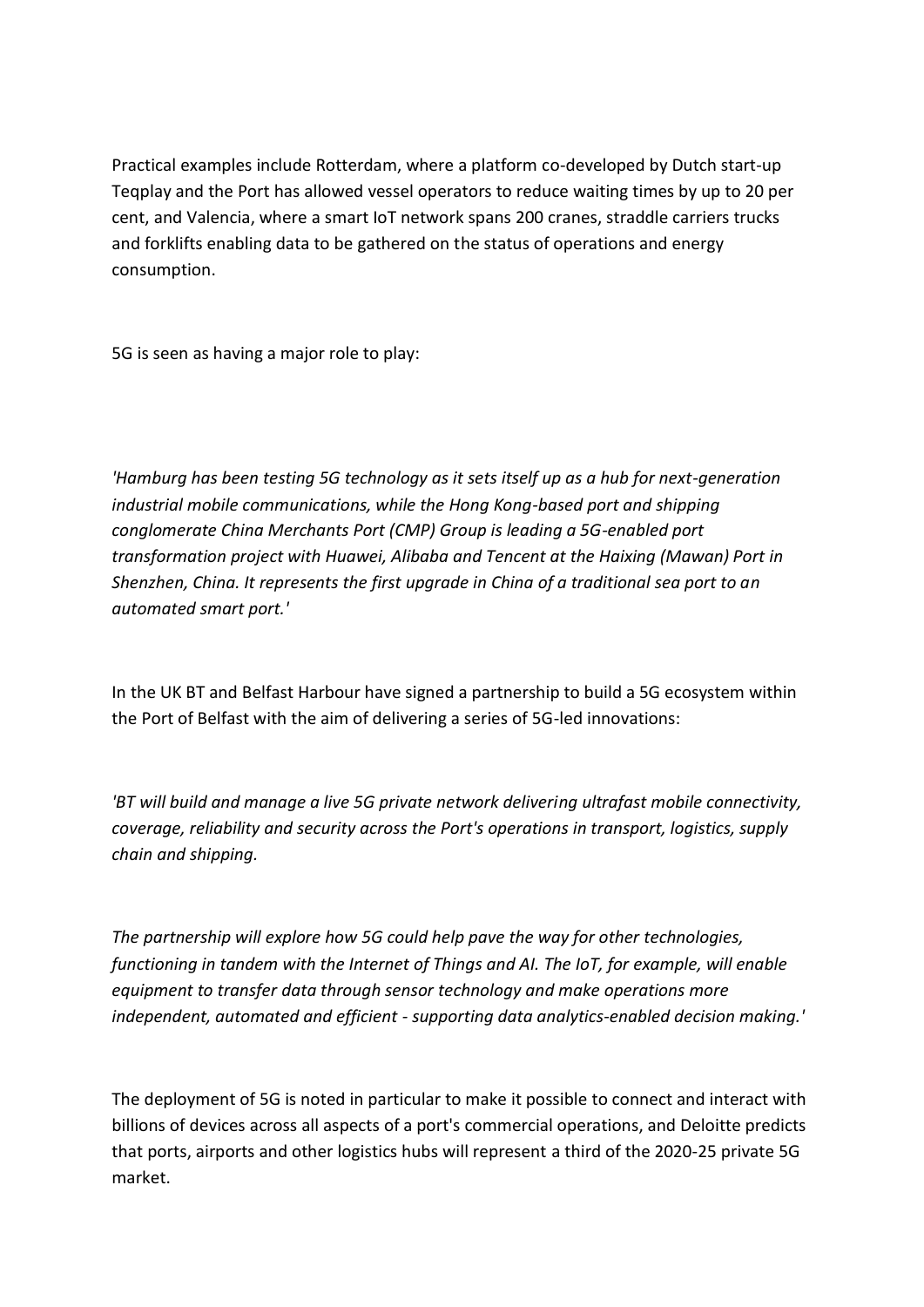The author quotes Michael Mehlem, Senior Technical Project Manager for Advantech Service-IoT, a company that specialises in the supply of infrastructure components to ports, as follows:

*"Ports operate over several square kilometres and are filled with moving metal objects and radio frequency emitting devices. Using communication technologies, such as 4G and Wi-Fi, are relatively straightforward, given range, bandwidth and resilience considerations, but 5G will be essential in delivering a smarter port.*

*The biggest advantage of 5G is not its speed, but its capability of transporting vast amounts of data simulations, making 5G-powered technologies one of the key building blocks in digital ports."*



# **ORANGE AND LACROIX TEST 5G IN ELECTRONICS PLANT**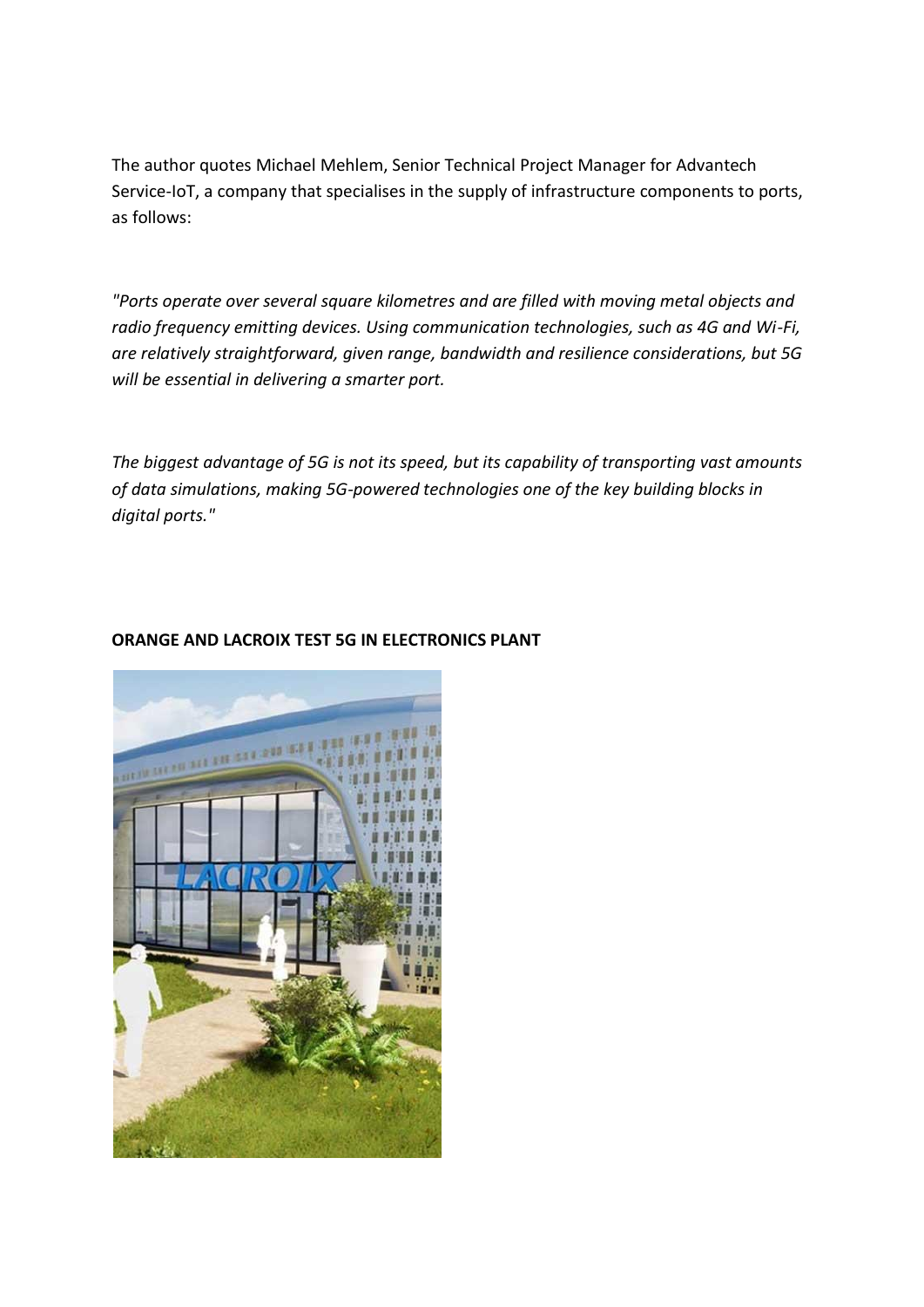In France, telecoms and digital services provider Orange and technological equipment manufacturer Lacroix Group are exploring the benefits of 5G at the Lacroix Electronics plant in Montrevault-sur-Evre.

Full scale tests have been set up to evaluate the benefits of 5G and its use in Industry 4.0 as part of the "Symbiose" project to create the French electronics factory of the future.

In order to carry out the test Orange designed and installed an indoor 5G network based on Ericsson equipment. Four Ericsson Dot indoor 5G antennas were installed within the plant, which broadcast experimental frequencies to cover the production space. Orange operates a virtualised network core distributed between its own premises and the plant, which allows for local processing and data security as well as network performance and efficiency.

The reliability of wireless connectivity is expected to provide greater flexibility in the organisation of machines, and production islands in the factory may eventually be modified according to the type of production required.

Another expected benefit is improved quality control. By taking high-resolution photographs of electronic processes, for example, real-time verification of the quality of welds and the presence of components can be performed. The taking and sending of images in real-time can then be combined with machine learning to improve detection algorithms, ensure that there are no errors in batches produced, and ascertain if any machine adjustment is required.

The companies are also testing how 5G can contribute to the improvement of the technical management of buildings and infrastructure. This experiment is being conducted in a controlled environment, where electronic cards are produced for the aviation sector, where the assembly of components requires strict temperature and hydrometric regulation to prevent damage.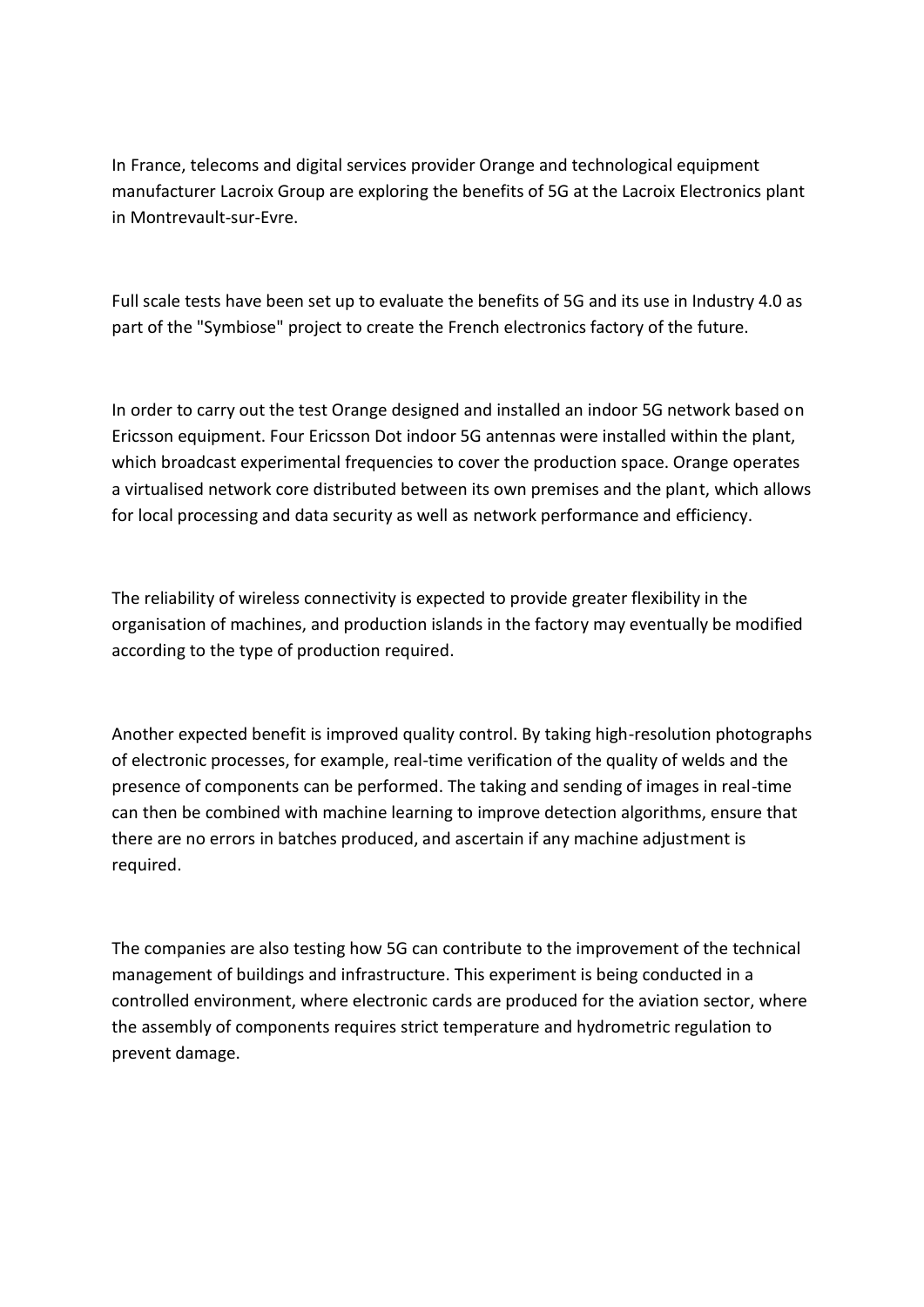5G should also allow a response to be made to the increasing number of sensors in the plant through its ability to support up to a million sensors per square kilometre (3GPP 5G standard).

[Contribution from *Maintenance and Engineering*]

#### **NOKIA TO DEPLOY 4G NETWORK ON MOON**



A few years ago it would have sounded like science fiction, but NASA really has selected European communications giant Nokia to construct the first ever mobile network on the Moon in a bid to improve technological access on the lunar surface.

Nokia Bell Labs anticipates having the LTE/4G network ready for deployment by late 2022.

In order to deal with the unique conditions of space, Nokia Bell Labs will develop a smallscale, low-power communications system that is more resilient than those used on Earth, consisting of an LTE Base Station with integrated Evolved Packet Core (EPC) functionalities, LTE User Equipment, RF antennas and operations and maintenance control software.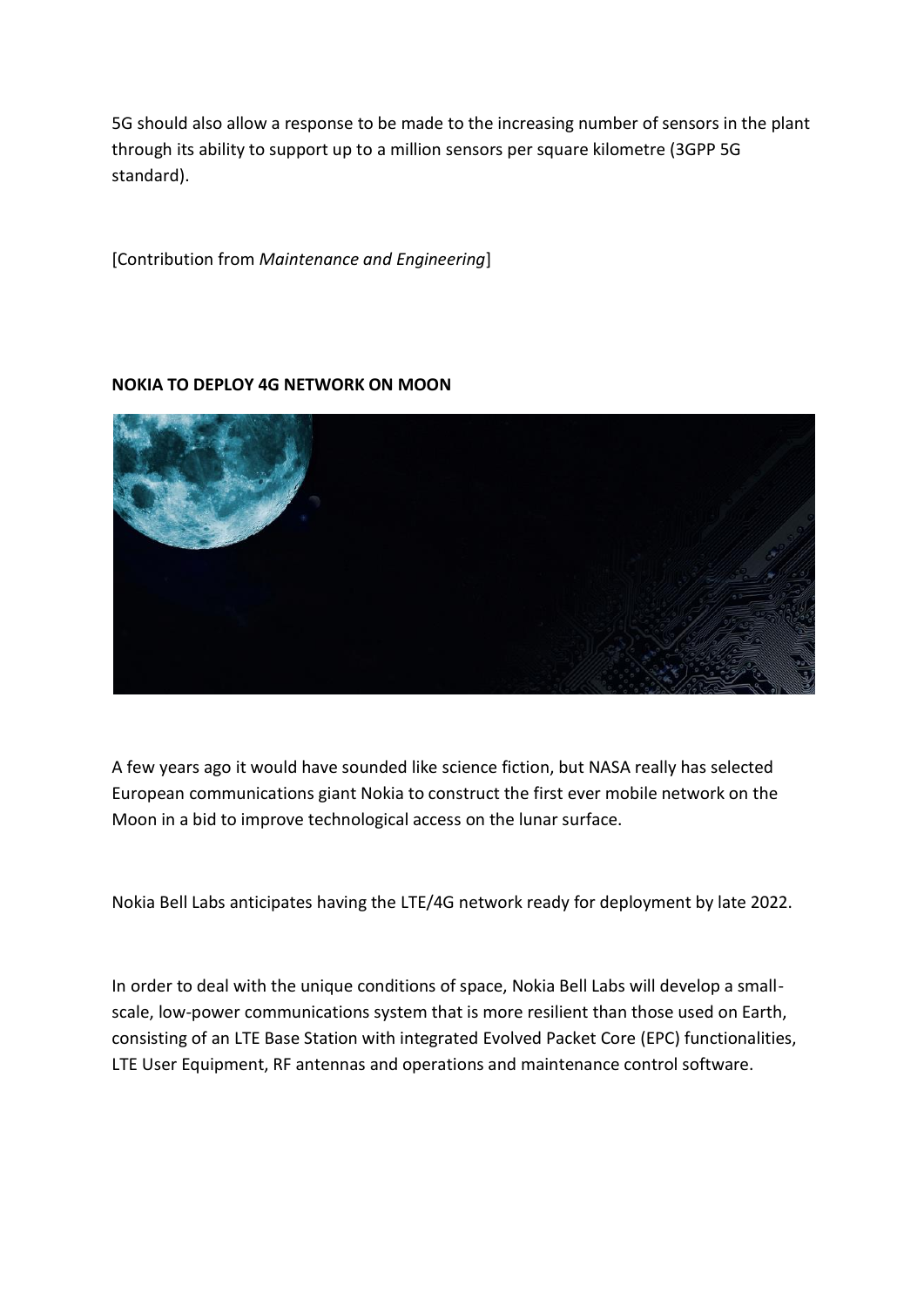Nokia is also partnering with US-based autonomous systems provider Intuitive Machines to integrate the network into the lunar lander and ensure that the system is able to selfconfigure when landing on the Moon's surface.

The network will serve a range of applications including vital command and control functions, remote control of lunar rovers, real-time navigation and streaming of highdefinition video. NASA hopes that with these applications it will be able to establish 'a longterm human presence on the Moon'.

Nokia was selected as part of NASA's Tipping Point initiative, which seeks industrydeveloped space technologies that will enhance commercial space capabilities and benefit future NASA missions. Establishing sustainable operations on the Moon is considered to be the next major hurdle in NASA's quest to launch the first expedition to Mars, as outlined in their Artemis road map.

[Contribution by James Orme, Technerati].



# **NASA FABRICATES NETWORK CABLES FOR SUPERSONIC FLIGHT TESTING**

NASA has commenced building of a new generation of network cables that can transfer data during supersonic flight as part of a project to demonstrate the possibility of flying much more quietly at supersonic speeds.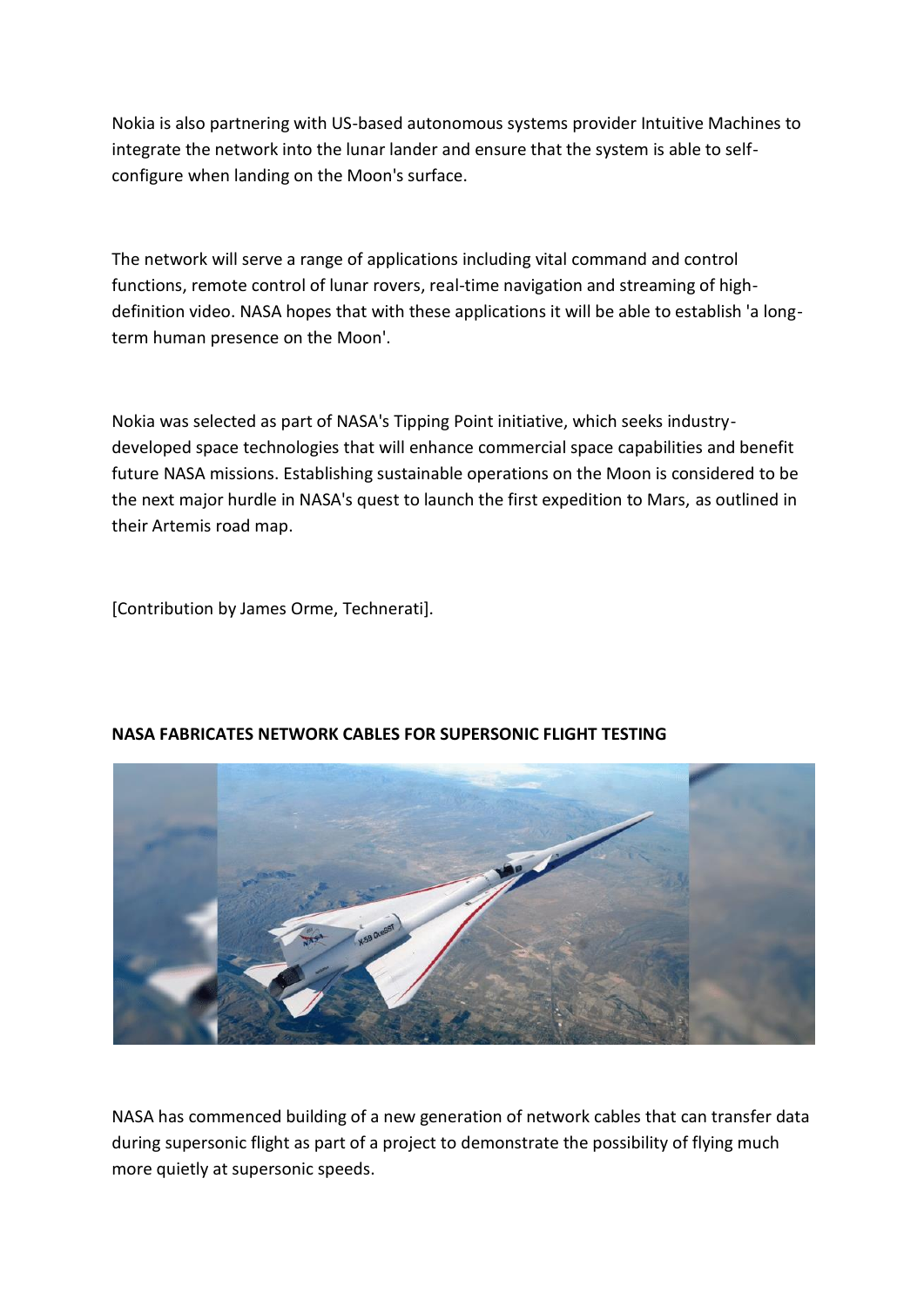The new technology has been developed for use in the experimental Quiet Supersonic Technology X-plane, or QueSST, that is claimed to reduce the intensity of the land sonic booms that are typically heard beneath aircraft when they are flying at supersonic speeds. It is hoped that ultimately this noise will be no more than the noise of a car closing in at a distance.

As part of its testing the acoustic signature of the aircraft has to be validated, a task which has fallen to the Armstrong Flight Research Center in California. This will utilise tools known as Schlieren, Airborne Measurement and Range Operations for QueSST (SCHAMROQ). These incorporate a device that evaluates the characteristics of the aircraft's shockwaves whilst in flight, which utilises a Schlieren photography technique that visualises the shockwaves as they distort light through a camera, combined with navigation software that allows pilots to fly accurately during testing.

All of this technology will be placed on board a NASA F-15 research aircraft in flight in order to collect data. For this NASA needed to fabricate a network switch and cables that could support a network for the technology on board the F-15.

With Covid-19 impacting on the Armstrong Center's fabrication capabilities, the Kennedy Space Center was contacted and supplied with on-site subcontractors who were able to fabricate and design the cables.

QueSST community testing flights are expected to commence soon and data will be presented to U.S. and international regulators who should then be able to devise new noisebased rules that will allow commercial supersonic flight over land.

[Contribution by James Orme].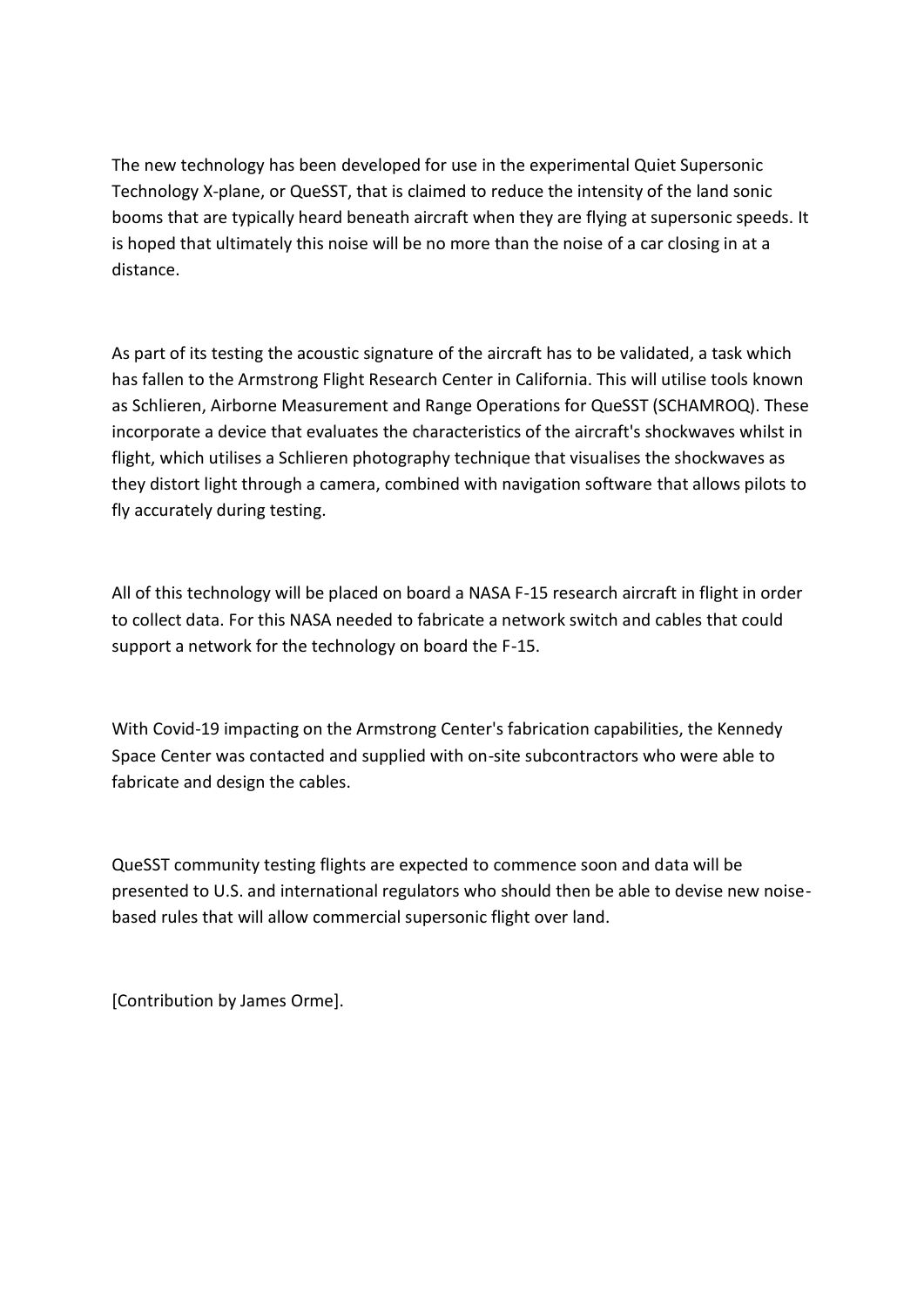#### **CHIPS PROTECT SATELLITES FROM RADIATION**

Researchers at Nanyang Technological University in Singapore have developed a smart chip designed to protect satellites from radiation damage, enabling them to be able to carry more sophisticated equipment and be less costly to build.

The patented technology is capable of detecting incoming heavy-ion radiation which can cause serious damage to satellite electronics. Specifically, when the effects of the radiation, known as single event latchup (SEL), are detected the chip will shut down critical electronics within the satellite whilst the danger is present. The chip itself is hardened and protected against the heavy-ion radiation and can remain "awake" throughout the duration of the event.

Protection is afforded by means of a radiation-hardened power management integrated circuit for small satellite components, which allows electronic components to operate optimally without interruption to the power supply from heavy-ion radiation. There is also a radiation-hardened 'building block' for silicon chip makers, which eliminates almost all errors in electronic circuits caused by random heavy ions.

The Latchup Detection and Protection (LDAP) smart chip has already been installed as part of the radiation protection circuitry in three pico-satellites built by the Kyushu Institute of Technology in Japan for use by Japan, the Philippines and Paraguay. These are expected to be launched in 2021.

Commercialisation of the LDAP chip is being managed by the University's spin-off company Zero-Error Systems, or ZES, enabling satellite manufacturers to use consumer-grade electronics, which are lighter, more compact, more cost-efficient, yet significantly more sophisticated than conventional radiation-hardened components.

The technology for the LDAP currently holds two patents and has been verified under heavyion test in a cyclotron (particle accelerator that generates radiation particles).

More information is available from http://www.ntu.edu.sg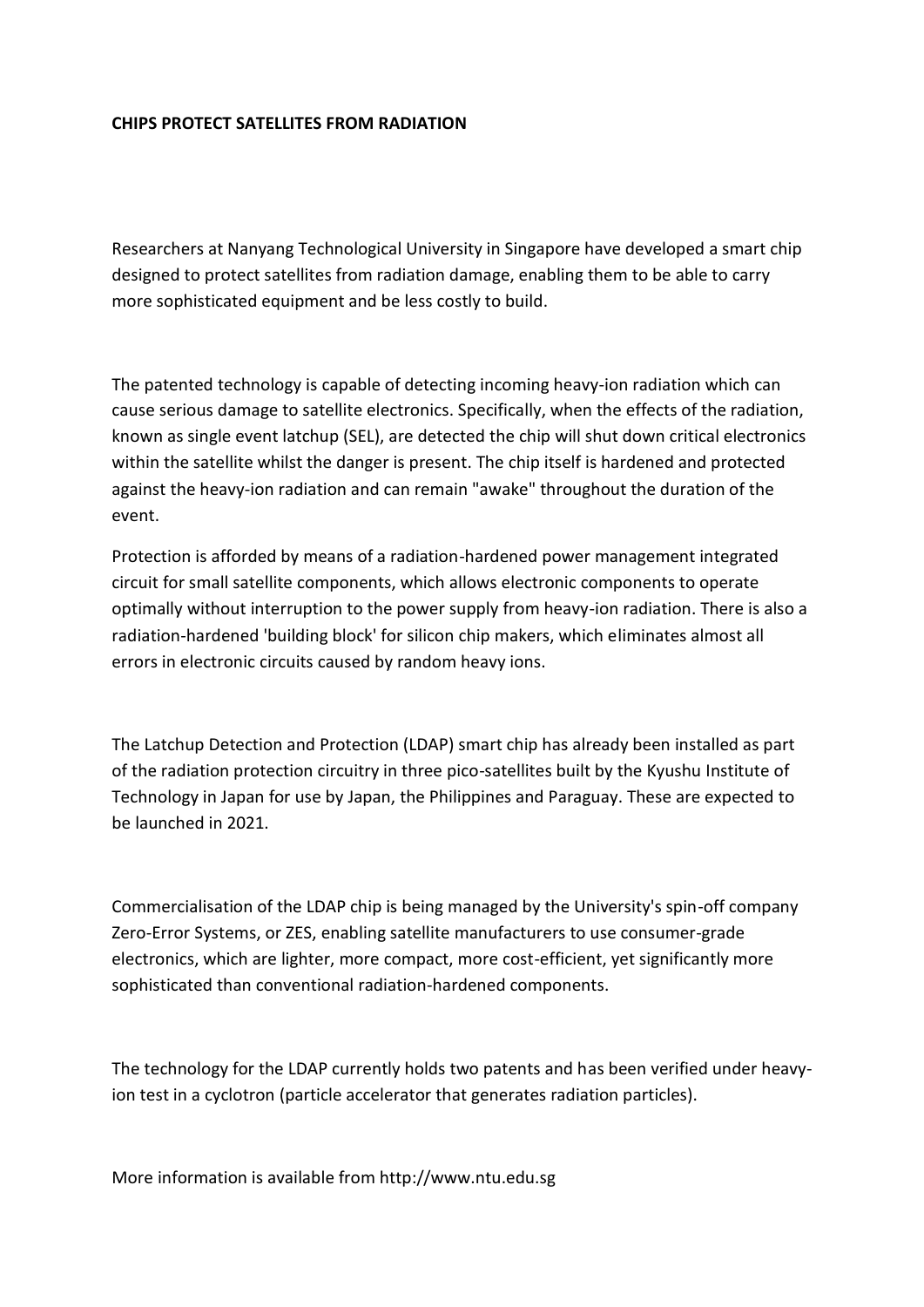[Contribution by Softei].

### **ML STRATEGIES FOR AUTOMATING CODE REVIEWS**

This article, by Jill Britton, Director of Compliance at Perforce Software, in *New Electronics* (24th. November, p.29-30), examines the benefits of using machine learning in software code review.

Code review is an essential part of the software development life-cycle in electronic design and to automate it requires an industry-standardised static code analyser, but even with the best of these there can be an overwhelming number of defects reported, particularly at the start of a project or when a new module is added. Sophisticated dataflow algorithms perform the semantic analysis needed to enforce undecidable rules in static code analysis, but their complexity combined with the need for balance between performance and precision often leads to false positives, one of the main reasons why some developers refrain from using static code analysis tools.

The author states:

*'Identification and review of static analysis findings can be time-consuming, particularly when it is a violation of an undecidable guideline.'*

The case is therefore brought for the application of machine learning in static code analysis, providing a method that 'can assist in detecting code structures that may lead to false positives' and 'makes analysis more accurate and reduces the time needed for review'.

With this backdrop, Ms. Britton then turns to the strategies that need to be considered when pairing machine learning with static analysis.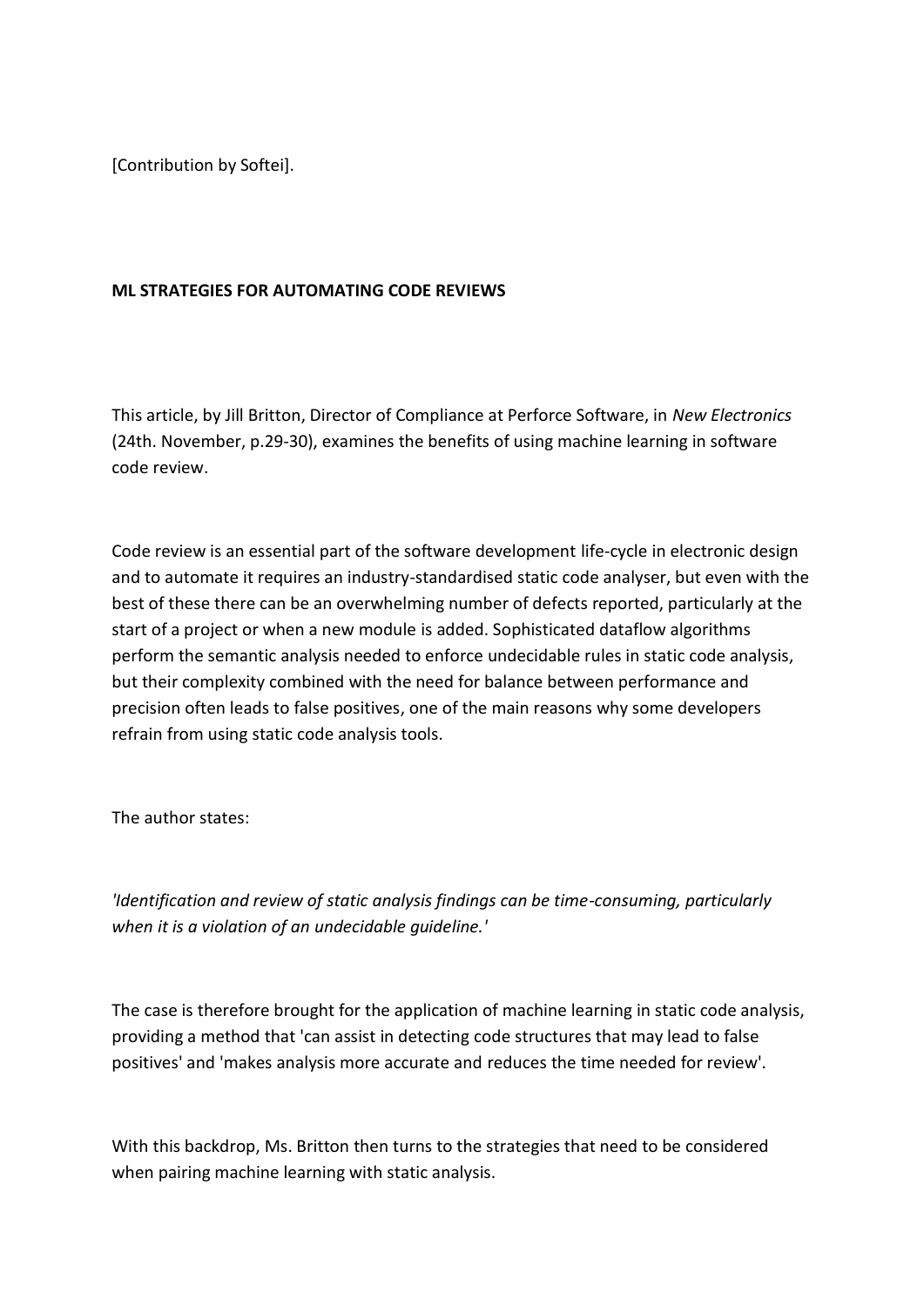#### **Grouping/Clustering**

Defects that are similar in nature can be addressed together once a 'similarity measure' has been defined and calculated:

*'Some static analysers assign a severity level to each defect, which enables them to group together defects that are similar in nature at the same level. Defects could also be grouped by whether they are likely to produce false positives. The assignment of a defect to an appropriate level is dependent on the interpretation of the static code analyser developer. However, this may not guarantee a real relationship with every defect in the group.*

*This strategy can be enhanced by using an unsupervised machine learning clustering algorithm, such as the "K-Means" clustering algorithm. This is the simplest of unsupervised learning algorithms that automatically groups defects, and the idea of it is to define "K" centres, one for each cluster. The algorithm will iteratively compute the centre of clusters'.*

#### **AI-Assisted Ranking**

Under this strategy the author looks at prioritising defects that are likely to be true positives based on them being "similar" to defects reported in the past and confirmed to be real problems by users. Similarly, if a defect "looks like" a problem that has previously been reported but found not to be an issue, likely false positives can be deprioritised by the ranking system.

The author states:

*'Defects can be accurately mapped to the appropriate group and prioritised for further review by using "supervised machine learning algorithms", which are a family of machine learning algorithms that build their statistical models based on sets of labelled examples. As more data becomes available, these algorithms are continually improved.'*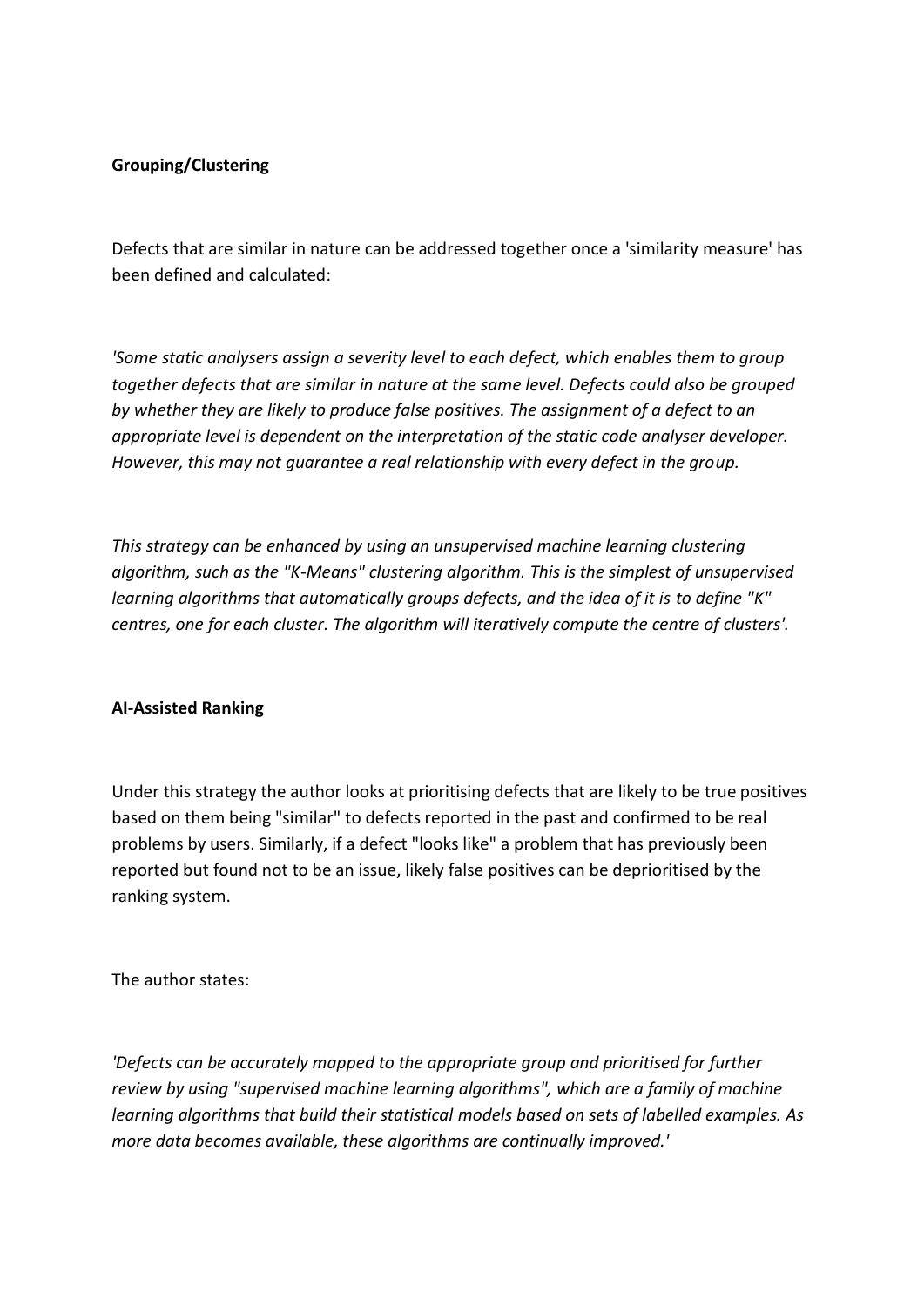In her conclusion she says:

*'Machine learning can improve the results of static analysis tools when used for postprocessing analysis results reports. Applying clustering and ranking either separately or together will reduce the effort required by users to review defects and thus increase confidence and adoption of static analysis in the development environment.'*

# **NVIDIA LAUNCHES AI STARTER KIT**



A developer kit to teach AI has been launched by Nvidia.

The Nvidia Jetson Nano 2Gbyte developer kit is supported by Nvidia's free online training and AI-certification programs, supplementing the many open-source projects contributed by thousands of developers in the Jetson community.

The kit is the latest offering in Nvidia's Jetson AI at the Edge platform, which ranges from entry-level AI devices to advanced platforms for fully autonomous machines. It is supported by Nvidia's JetPack software development kit, which comes with Nvidia container runtime and a full Linux software development environment. This allows developers to package their applications for Jetson with all its dependencies into a single container that is designed to work in any deployment. It is also powered by the same CUDA-X accelerated computing stack that is used to create breakthrough AI products in such fields as self-driving cars, Industrial IoT and smart cities.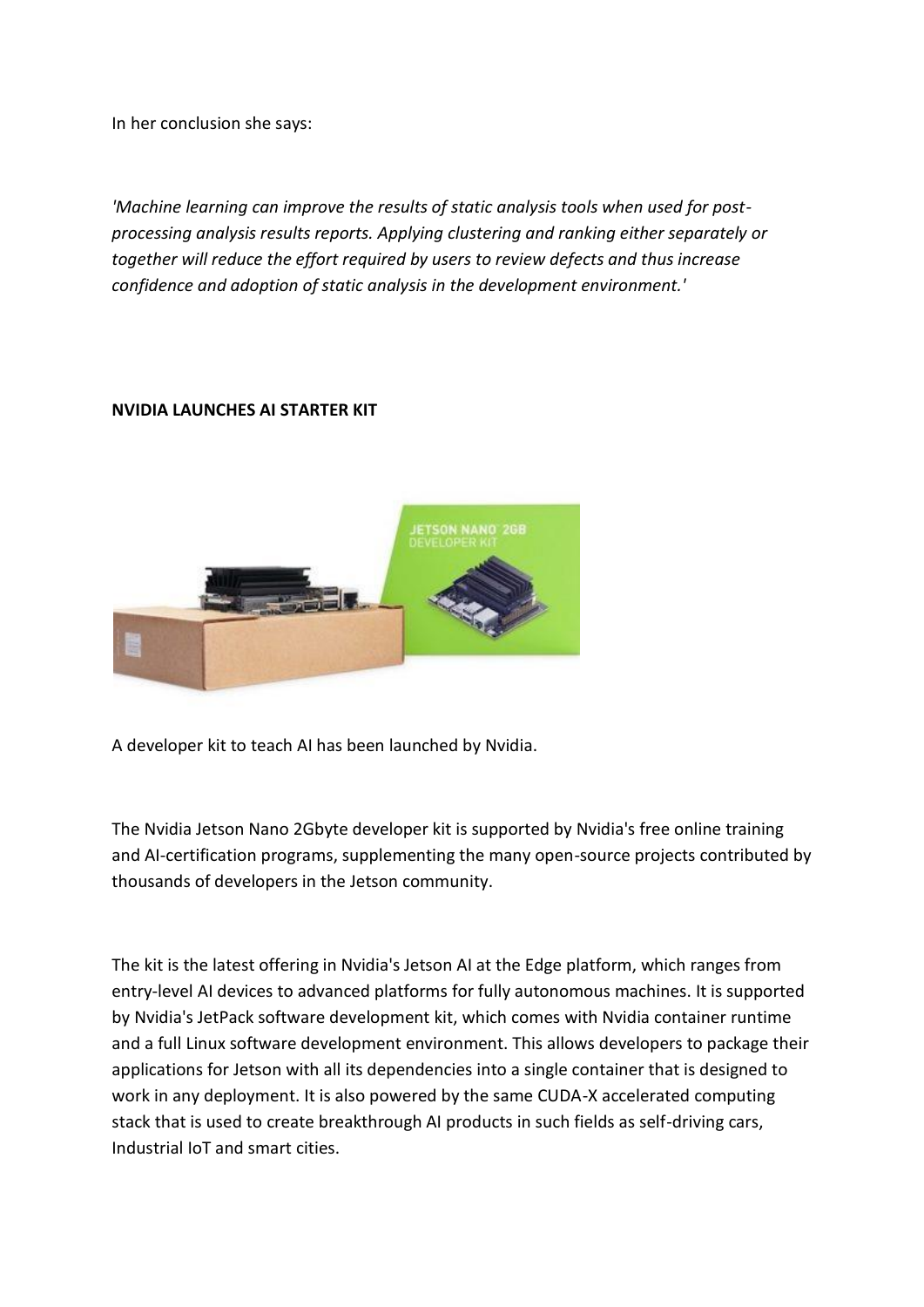The Jetson Nano 2Gbyte developer kit can run a diverse set of AI models and frameworks and provides a scalable platform for learning and creating AI applications as they evolve.

Aimed at a new generation of students, educators and hobbyists, it has been endorsed by a number of organisations in the embedded computing ecosystem.

Jim McGregor, Principal Analyst at Tarias Research, states:

*"Nvidia's Jetson is driving the biggest revolution in industrial AIoT. With the new Jetson Nano 2GB Nvidia opens up AI learning and development to a broader audience, using the same software stack as its data centre AI computing platform."*

Emilio Frazzoli, Professor of Dynamic Systems and Control at ETH Zurich, adds:

*"The Duckietown educational platform provides a hands-on, scaled down, accessible version of real-world autonomous systems. Integrating Nvidia's Jetson Nano power in Duckietown enables unprecedented, affordable access to state-of-the-art compute solutions for learning autonomy."*

The Jetson Nano 2GB DEveloper Kit is currently priced at \$59 and is available through Nvidia's distribution channels.

More information is available from http://www.nvidia.com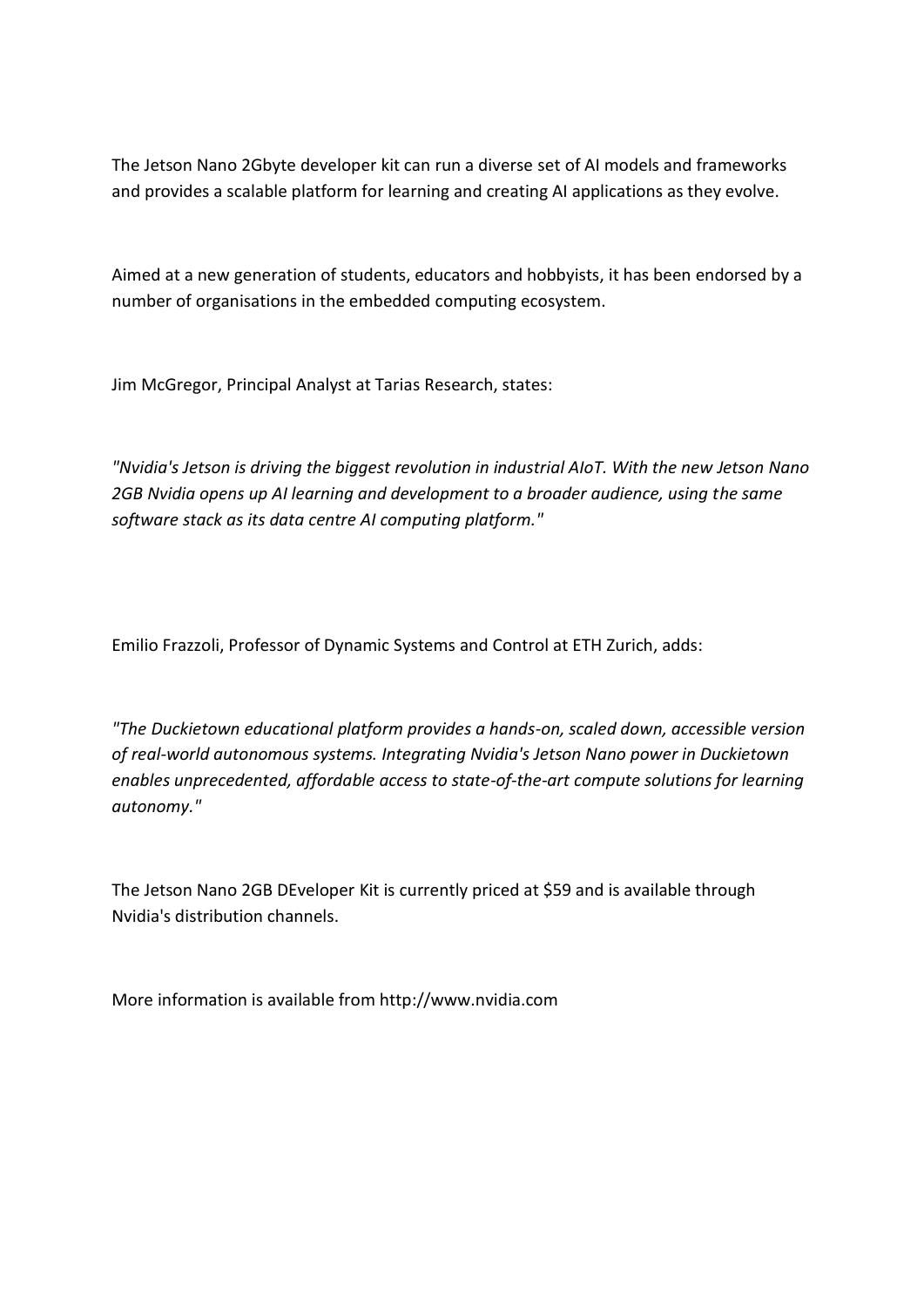#### **XILINX PILOTS X-RAY DEEP LEARNING MODEL**



Adaptive computing company Xilinx has partnered with Spline AI to develop an X-ray classification deep learning model and reference design on Amazon Web Services.

The new model enables medical equipment makers and healthcare service providers to develop trained models for clinical and radiological applications.

The model is deployed on the ZCI104, which is based on the Xilinx Zynq UltraScale+ MPSoC. It leverages the Xilinx deep learning processor unit, or DPU, and uses a soft-IP tensor accelerator to run a variety of neural networks, including classification and detection of diseases.

An open source model runs on a Python programming platform on the Xilinx Zynq UltraScale+ MPSoC, allowing it to be adapted by researchers to suit different application specific requirements. Medical diagnostic, clinical equipment makers and healthcare service providers can use the open source design to quickly develop and deploy trained models for clinical and radiological applications in a mobile, portable or point-of-care edge device with the option to scale using the cloud.

The artificial intelligence model is trained using Amazon SageMaker and is deployed from cloud to edge using Amazon Web Service IoT Greengrass. This enables remote machine learning model updates, geographically distributed inference, and the ability to scale across remote networks.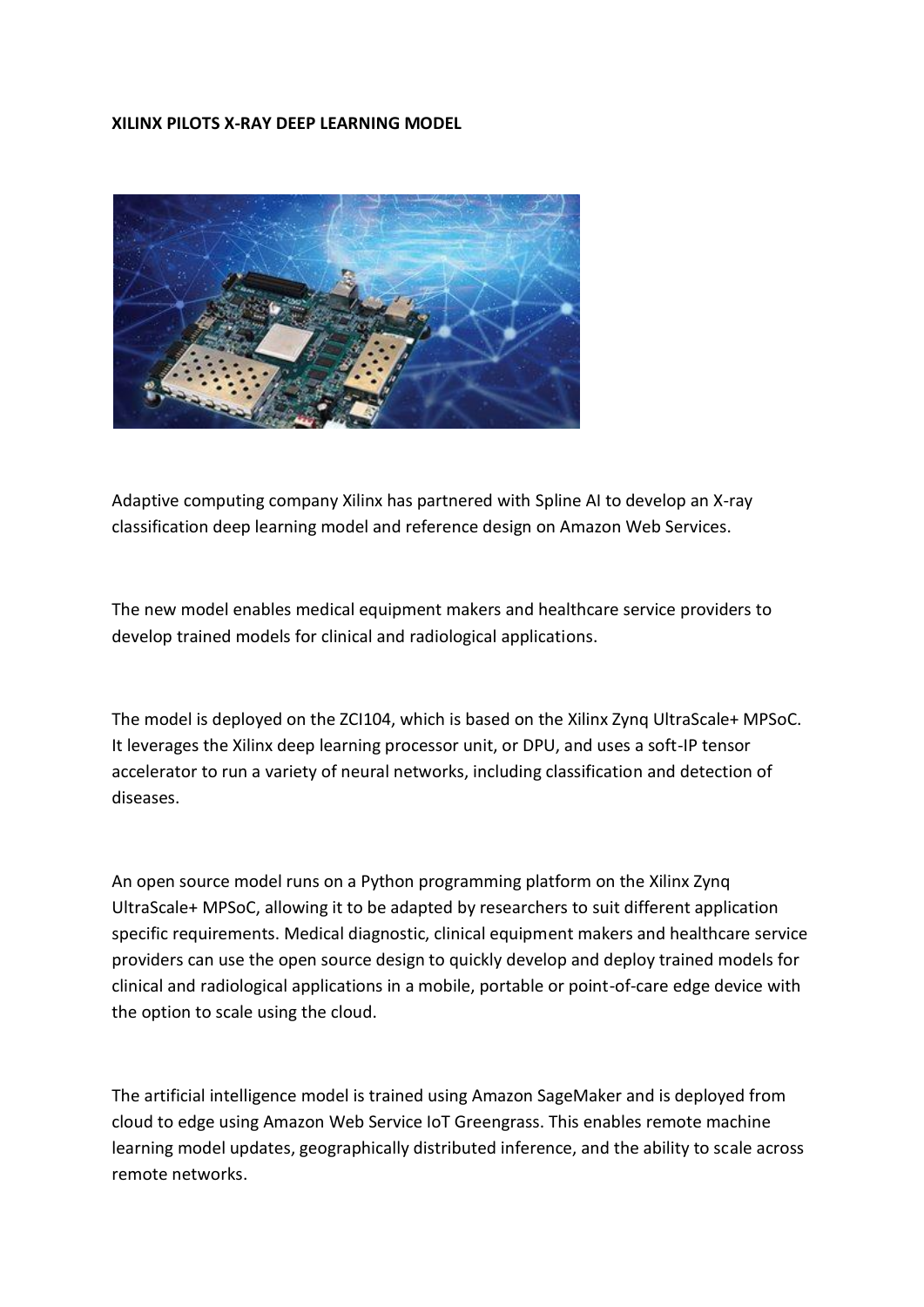This technology has been applied to pneumonia and Covid-19 detection, displaying a high level of accuracy and low inference latency. The development team leveraged over 30,000 curated and labelled pneumonia images and 500 Covid-19 images to train the deep learning models.

Kapil Shankar, Vice-president of Marketing and Business Development for the Core Markets Group at Xilinx, states:

*"AI is one of the fastest growing and high demand application areas of healthcare, so we're excited to share this adaptable, open-source solution with the industry. The collaborative model is characterised by low latency, power efficiency and scalability. It can also be easily adapted to similar clinical and diagnostic applications. Medical equipment makers and healthcare providers are empowered to swiftly develop future clinical and radiological applications using the reference design kit."*

Dirk Didascalou, Vice-president IoT at Amazon Web Services, adds:

*"Amazon SageMaker enabled Xilinx and Spline AI to develop a high quality solution that can support highly accurate clinical diagnostics using low cost medical appliances. The integration of AWSIoT Greengrass enables physicians to easily upload X-ray images to the cloud without the need of a physical medical device, enabling physicians to extend the delivery of care to more remote locations".*

More information is available from http://www.xilinx.com

[Contribution from Softei].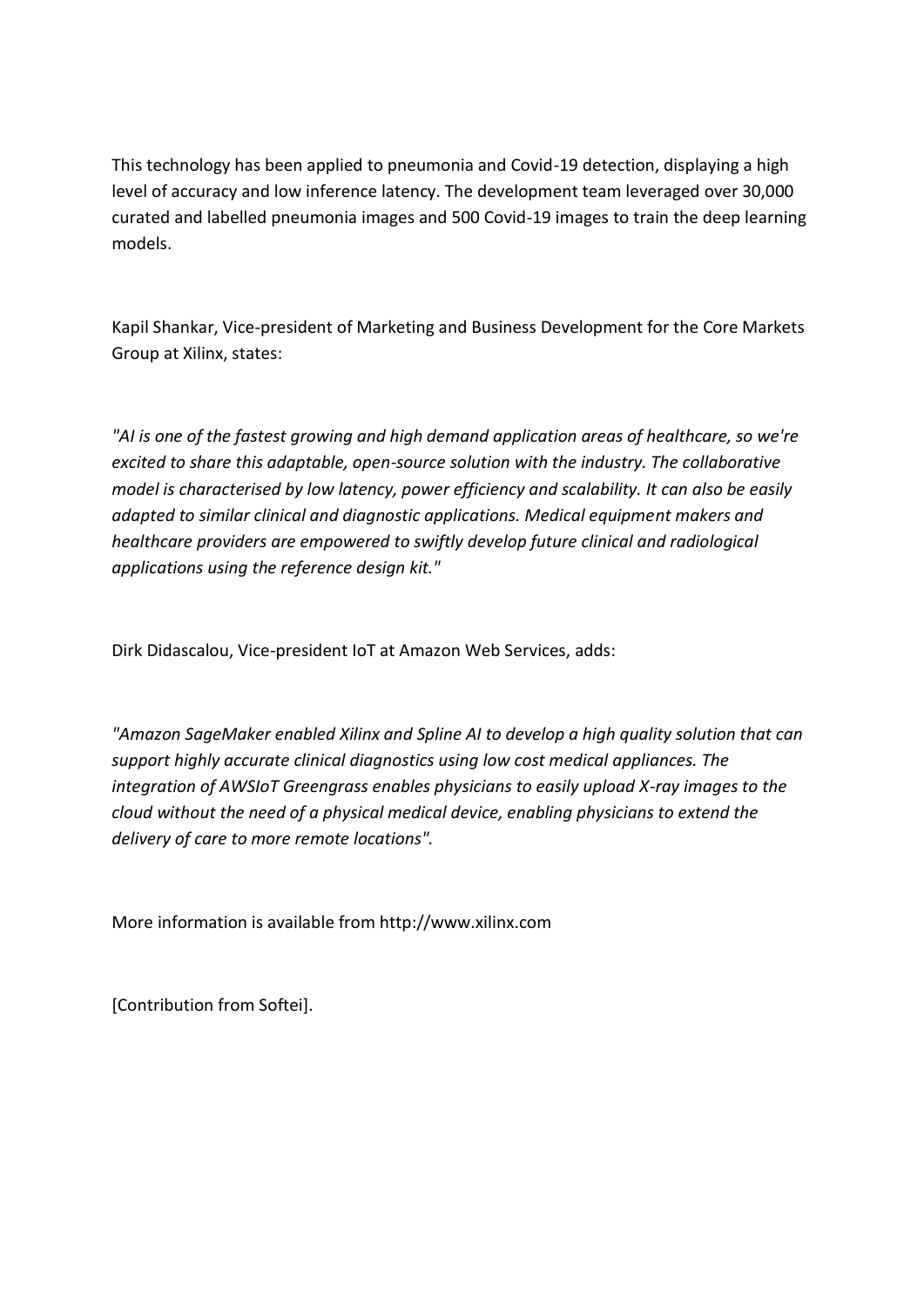#### **NOTTINGHAM UNIVERSITY SECURES FUNDING FOR SMART BREATHING TUBE**



The University of Nottingham has been awarded £801,874 from the Medical Research Council to accelerate development of the world's first optical fibre sensor-equipped endotracheal tube, known as iTraXS.

Endotracheal tubes, or ETTs, are placed in the trachea in patients who require artificial breathing support. The iTraXS aims to prevent pressure injury to the airway and assist with the monitoring of vital signs.

Globally some 120 million surgical and intensive care patients rely on ETTs every year. The tube has an inflatable balloon-like "cuff" which sits inside the trachea forming a gas-tight seal that prevents leakage of oxygen-rich air and maintains effective ventilation. The seal also protects the lungs from contamination by vomit or blood, which can lead to ventilator associated pneumonia, or VAP, a condition that occurs in 8 to 28 per cent of ventilated ICU patients, increases length of stay by an average of six days, increases mortality by up to 50 per cent, and costs the NHS an average of £12,000 per case.

Incorrect cuff inflation pressure is a concern because if pressure is too low it can risk fluid getting past the cuff with resultant VAP, but if it is too high there is a risk of pressure injury in the trachea. Currently there is no medical device that is capable of accurately and safely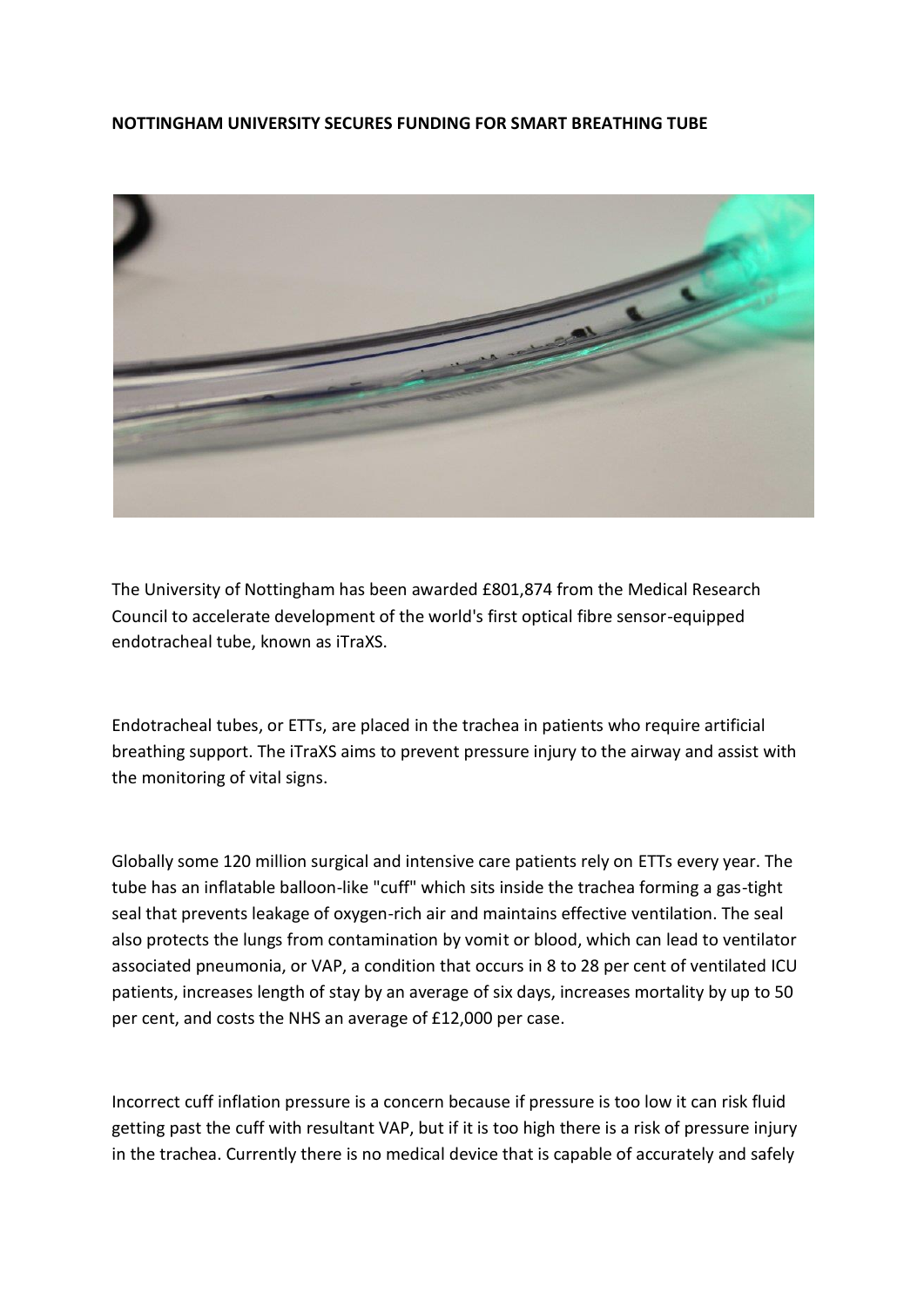monitoring the contact pressure of the inflated cuff and the associated blood flow in the tracheal lining, or mucosa.

Current best practice recommends maintaining a fixed pressure in all patients, but iTraXS aims to improve on this by allowing clinical staff to find the correct pressure for each patient, balancing a good seal with appropriate tissue pressure and blood flow.

The iTraXS uses thin, flexible, optical fibre sensors incorporated into a standard disposable ETT, which is linked to an optoelectronic monitoring and display unit. It monitors both the contact pressure and the blood supply at the cuff-trachea interface in order to ensure that there is a good gas seal whilst at the same time avoiding windpipe injury. The iTraXS measurements could also aid ETT placement and vital sign monitoring, such as oxygen saturation, heart rate, pulse volume and temperature, in pre-hospital conditions, which could replace the need for multiple devices such as finger clip oxygen monitors.

The iTraXS has been developed in partnership with P3 Medical, a Bristol-based manufacturer of endotracheal tubes, and Nottingham University Hospitals NHS Trust. With the additional funding the researchers hope to develop regulatory compliant hardware and software as well as expanding the number and functionality of sensors built into iTraXS.

Professor of Biomedical Engineering and Co-director of the University's Centre for Healthcare Technologies, Dr. Steve Morgan, states:

*"iTraXS demonstrates the potential of emerging optical sensor technology to enable realtime monitoring inside patients, providing previously unavailable data to aid clinical decision making and improving the surgical experience of patients worldwide.*

*Optical fibre sensing is a versatile platform technology that can measure a range of physical and biochemical parameters and could equally be applied to any internal catheter. With appropriate modification, such as a functional coating, the sensing capability can be significantly extended to monitor, for example, biofilm formation [bacterial growth] which is a major cause of infection."*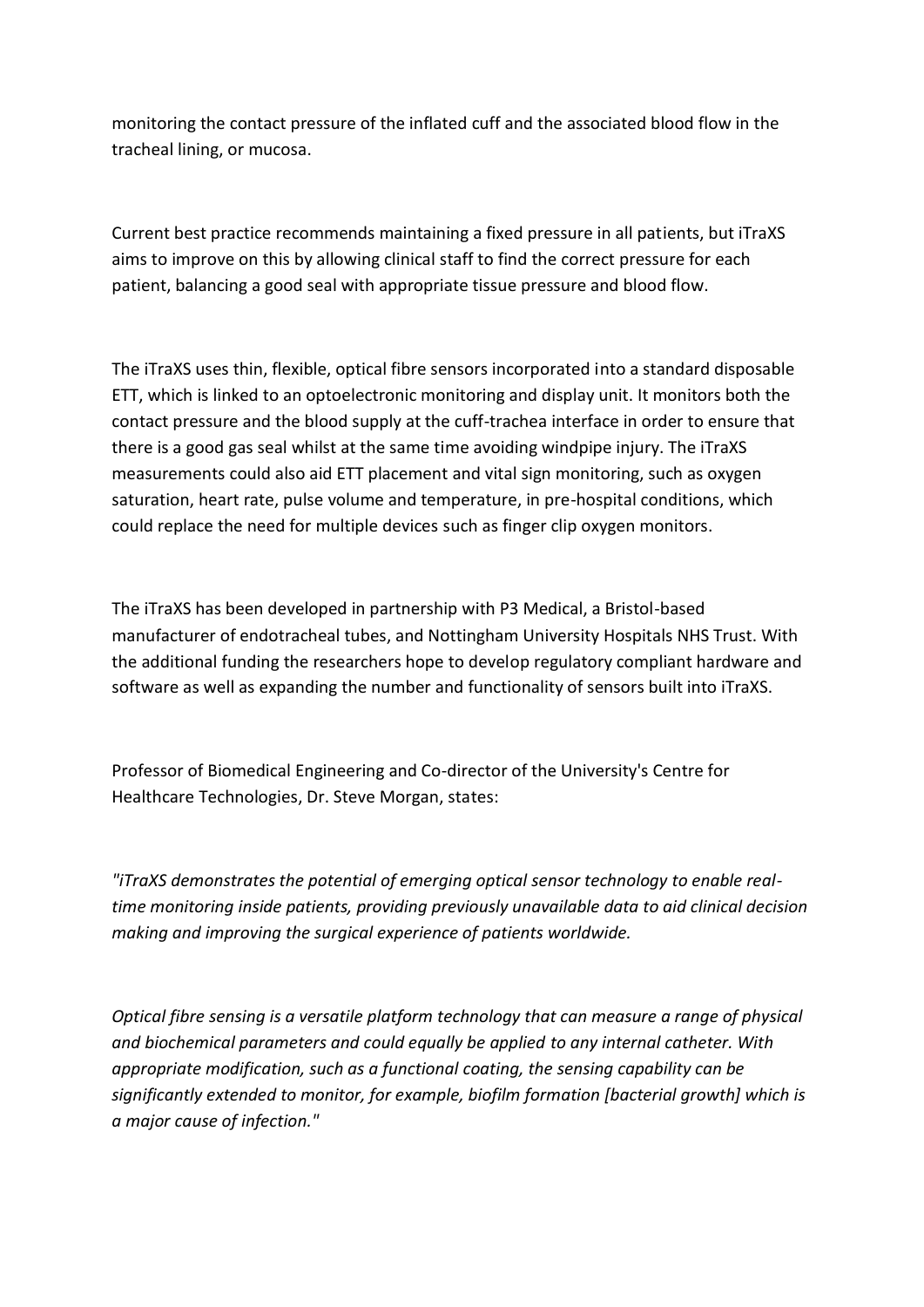Dr. David Hewson, Consultant Anaesthetist at Nottingham University Hospitals NHS Trust, and one of those involved in the research, adds:

*"This substantial award from the Medical Research Council means this innovative smart medical device is one step closer to being used in patients. This project is about new ways to monitor the health of patients in ICU and reduce their risk of pneumonia and damage to their trachea while on life support ventilators. If we are able to do that, we could reduce the length of time patients need to stay on intensive care and improve their recovery from critical illness. The technology used in this project could be translated into many other medical situations allowing doctors to accurately monitor patients using 21st. century smart devices."*

[Contribution from *Med-Tech Innovation News*].

# **PROXIMITY ADDS THREE NEW DATA CENTRES TO EDGE NETWORK**



Proximity Data Centres has announced an expansion of its edge data centre network with the opening of three new data centres in Liverpool, Chester and Coventry, meaning that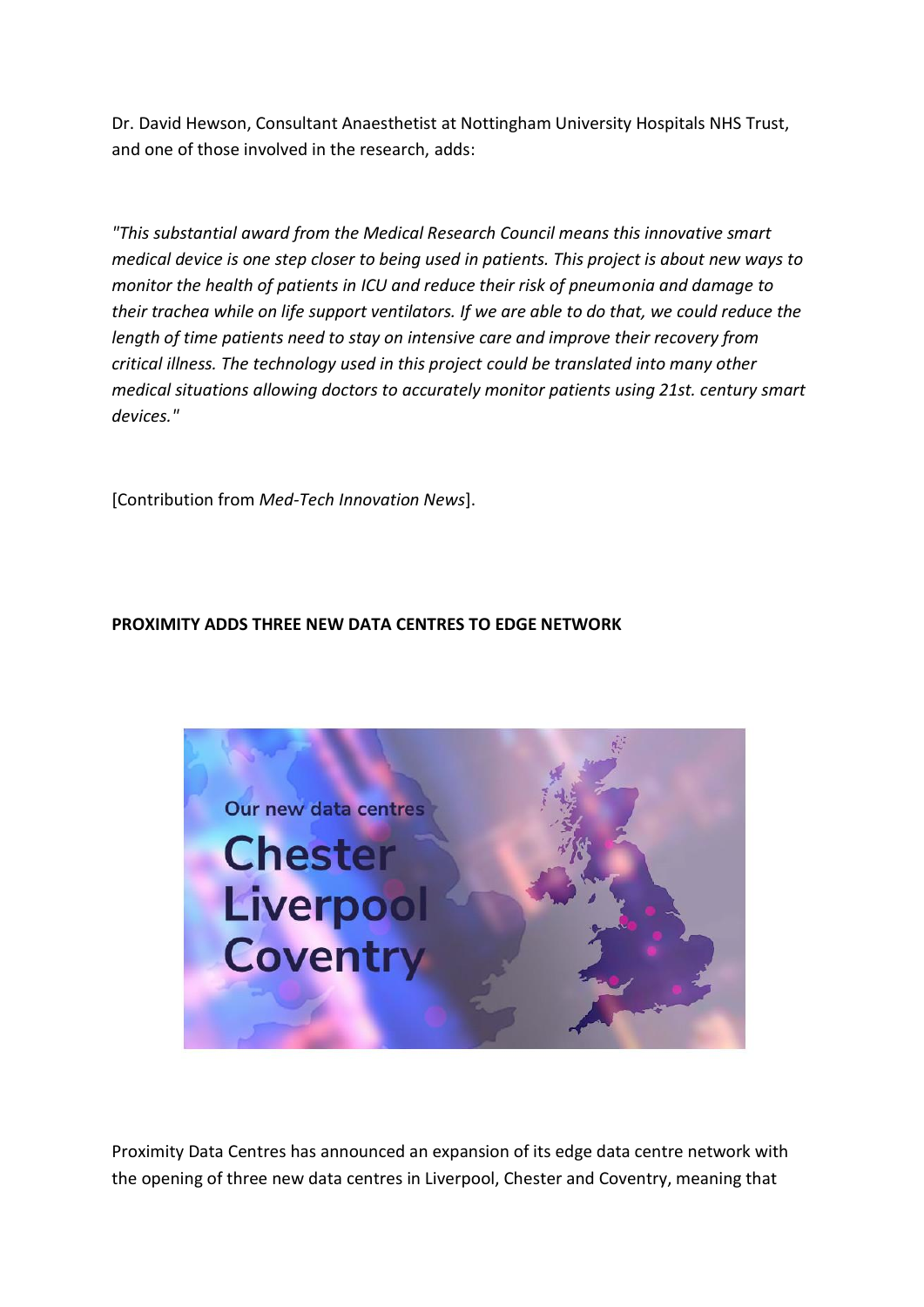Proximity now has six data centres in the UK, the others being in Wakefield, Nottingham and Bridgend.

John Hall, Managing Director of Proximity Data Centres, comments:

*"With the ongoing support of our funding partner ICG Real Estate, we are locating high quality, high capacity, scalable and extremely resilient internet edge data centres within easy reach of enterprise businesses, cloud and content providers. Ensuring low latency connectivity will help them achieve maximum operational efficiency and deliver excellent customer service - essential for businesses in today's hyperconnected digital economy.*

*Proximity's two North West data centres will prove very attractive to public and private sector businesses in the region as they increasingly take advantage of the growing fibre infrastructure around Greater Manchester and Merseyside. Having highly connected colocation data centres like ours on their doorstep will be a bonus."*

[Contribution from *Data Centre Review*].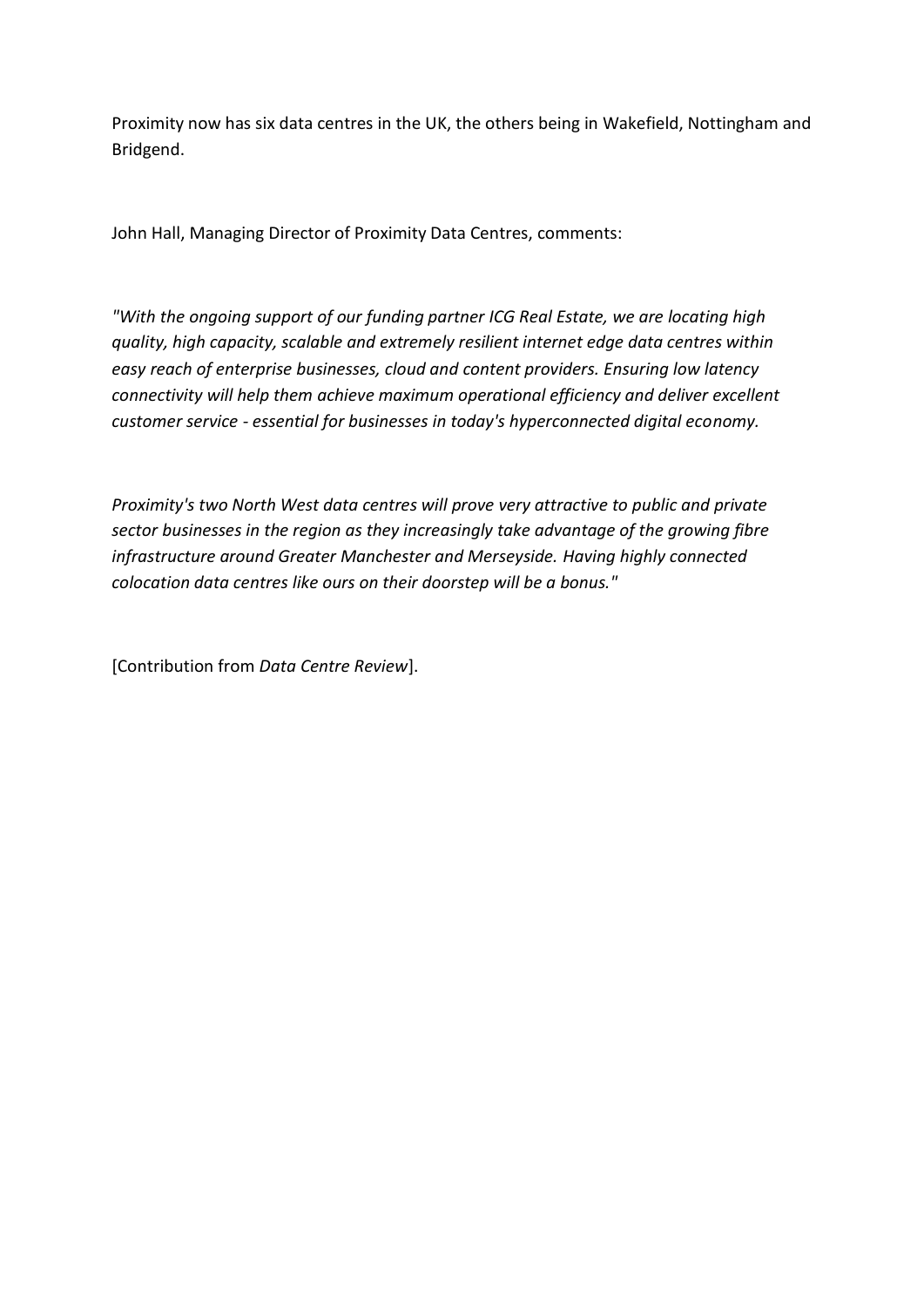#### **NTT OPENS LONDON 1 DATA CENTRE**



NTT has now formally opened its London 1 Data Centre in Dagenham, making NTT the world's third largest data centre company.

When fully operational it is expected that London 1 will employ 100 people with technical and operational skills, will occupy 25,600 square metres of IT space, and have a maximum IT load of 64MW. It will provide businesses with N+T UPS systems, generator backup and highly redundant cooling systems. There is also a Technology Experience Lab which will be used to test new technologies and validate hybrid cloud services and innovations faster and at lower cost.

The data centre has a Power Usage Effectiveness (PUE) of 1.2, which is aligned with industry best practice, and uses smaller generators so generating fewer greenhouse gases. Use of latest technology removes the need for compressors and refrigerants.

Masaaki Moribayashi, Senior Executive Vice-president for Services for NTT Limited, states: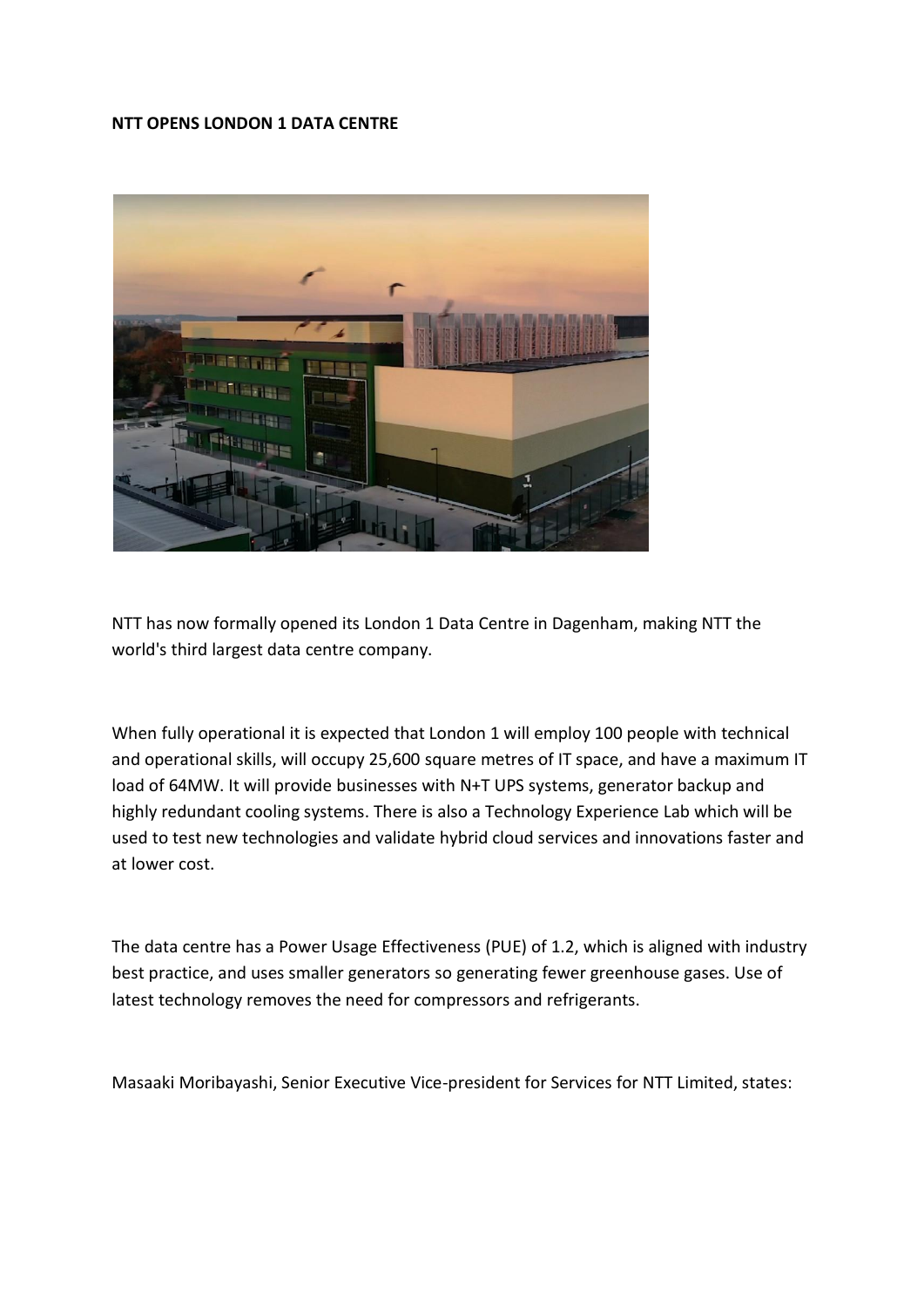*"The London 1 Data Centre is the latest addition to our NTT global portfolio. Offering flexible, scalable and secure infrastructure along with customisable solutions, London 1 has been designed to accommodate a wide range of NTT clients and partners, from large scale Cloud/SaaS providers to enterprise clients who require full-stack services such as managed hybrid cloud solutions with global network services delivered from an industry-leading and carrier neutral colocation facility. It is a great advantage that we can provide a variety of cloud infrastructure services such as private cloud, public cloud and colocation within the same data centre."*

Elsewhere, NTT is also planning to open another data centre in Hemel Hempstead, the Hemel Hempstead 4 Data Centre, whilst Ionos has announced that it will be moving forward with plans to build a £20 million Tier IV data centre in Worcester following approval by Wychavon District Council.

# **DATA CENTRE CASE STUDY: NEWCASTLE CITY COUNCIL**

Newcastle City Council has recently transformed its data centre operations, consolidating its main IT systems into a single data hall, with upgraded power and cooling infrastructure and new management software from Schneider Electric. With this the Council has improved resilience and uptime, simplified the management of all of its infrastructure equipment, and been able to make part of its data centre available to other organisations, offsetting some of the costs of operation.

The data centre hosts numerous applications, including those supporting council tax collection, social services, library services, education and road traffic management .It also links to the IT systems of other public bodies such as the NHS and police. Twenty four hour reliability is required.

The Council's IT systems had grown steadily over the years to support the e-Government approach, but in time this had resulted in a layout that was 'haphazard and disorganised' with many infrastructure elements nearing end-of-life.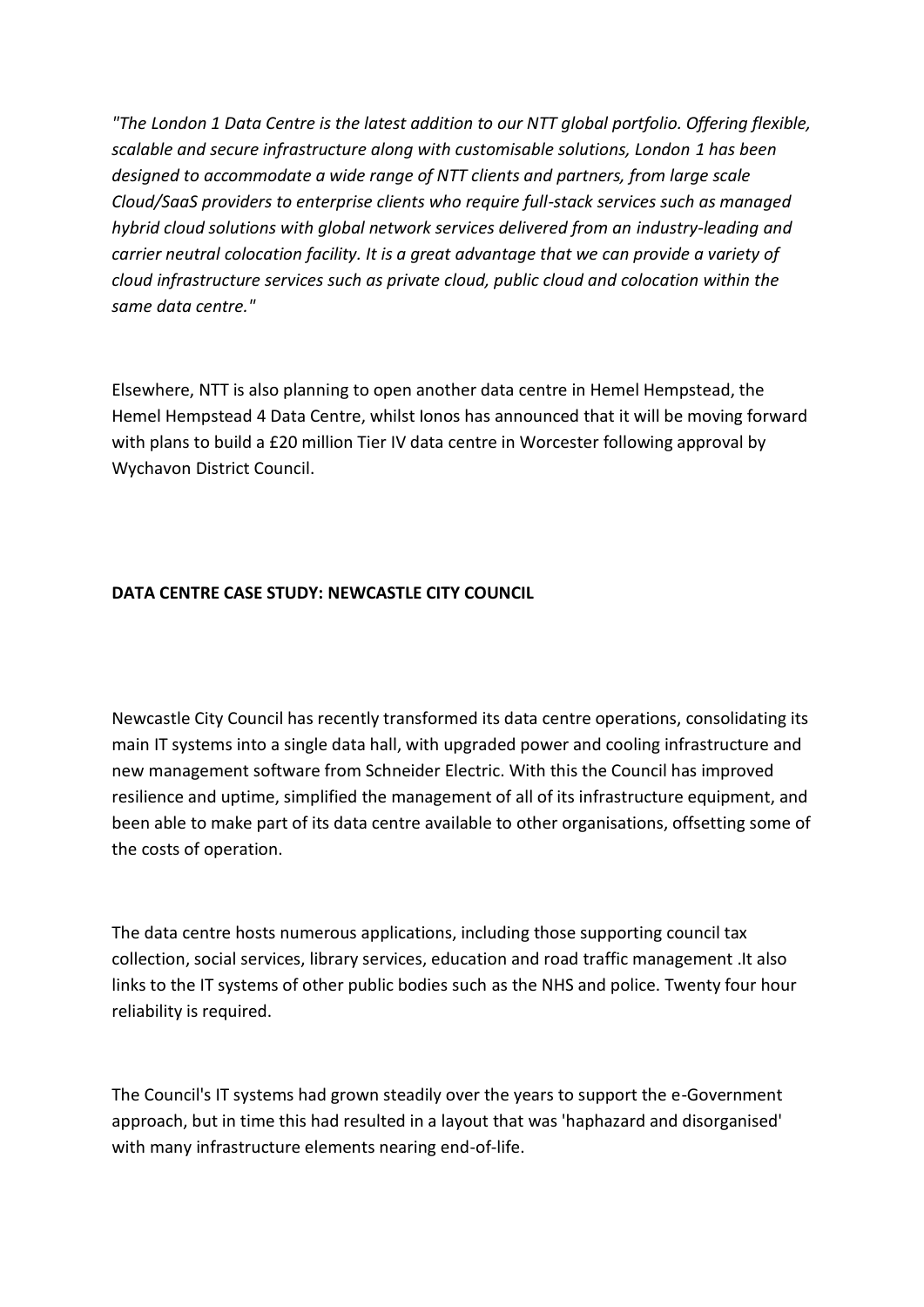The article 'Provisioning the Digital Transformation of Newcastle City Council Services' in *Data Centre Review* (November 2020, p.12-14), quotes James Dickman, Senior ICT Solutions Analyst at Newcastle City Council, as follows:

*"We had three different server rooms with links between them. Telecoms routers were in one room and servers in another, so it was difficult to manage them. We also had separate UPS systems in each room, and air handlers for cooling, many of which were old and in need of replacement. Also, we had the inevitable 'spaghetti effect' of legacy systems with numerous cables installed under the floor over many years, now causing choke points and becoming very difficult to manage and maintain."*

A competitive tender led to the selection of EcoStruxure for Data Centres, Schneider Electric's IoT-enabled open and interoperable System architecture, with design and build by Schneider's partner Advanced Power Technology:

*'For uninterruptible power, Newcastle City Council has standardised on the Galaxy range of UPS, specifically the Symmetra PX250 modular system. In N+1 redundant configuration, the new UPS solution enables Newcastle City Council to scale power protection and runtime as its business requirements evolve and change.*

*Standardisation on the UPS has greatly improved the data centre's ability to withstand power outages.'*

More effective data cable management has also resulted:

*'More structured cabling provides greater certainty about connectivity within the data centre, reducing complexity and the potential for human error, improving maintenance and serviceability with easier and safer access. The cable management solution also increases cooling efficiency by improving airflow in the cabinets, as well as providing improved scalability by simplifying moves, additions and changes in the space.'*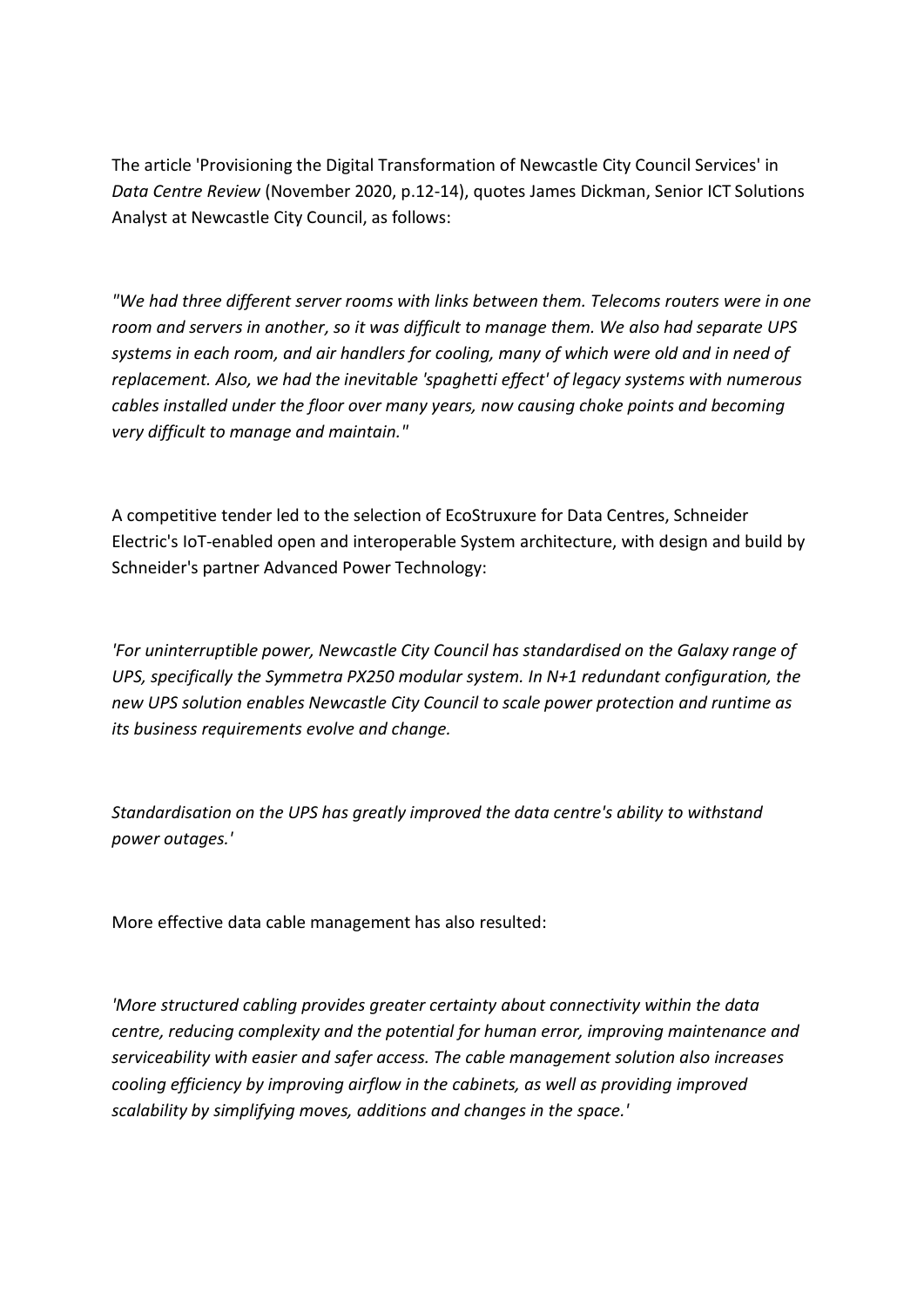The new data centre is managed using Schneider Electric's next generation data centre infrastructure management (DCIM) software, EcoStruxure IT Expert, whilst the technical environment is monitored using an APC NetBotz appliance along with temperature and humidity.

Previously, monitoring systems were not integrated, which required continual manual checking. With the new system 40 NetShelter IT racks are installed in three aisles, each with sensors that allow for continuous monitoring. This enables issues to be flagged and routed to mobile devices, which is useful should an event occur out of normal working hours.

The software also allows for the monitoring of the power consumption of each rack.

The article concludes:

*'Power consumption data not only helps the Council to improve its own electrical efficiency, but also opens up elements of the facility to cooperate with other bodies.*

*For example, about 10 per cent of the data centre's real estate is now leased out to other public sector bodies, including HM Courts and the arbitration service ACAS. By carefully monitoring the power supply of each rack, the Council can charge accurately for its hosting services, producing a revenue stream that helps to offset its overall operating costs.*

*It also makes possible the operation of a reciprocal disaster recovery operation with another council, which greatly improves the resilience and continuous uptime of each body.'*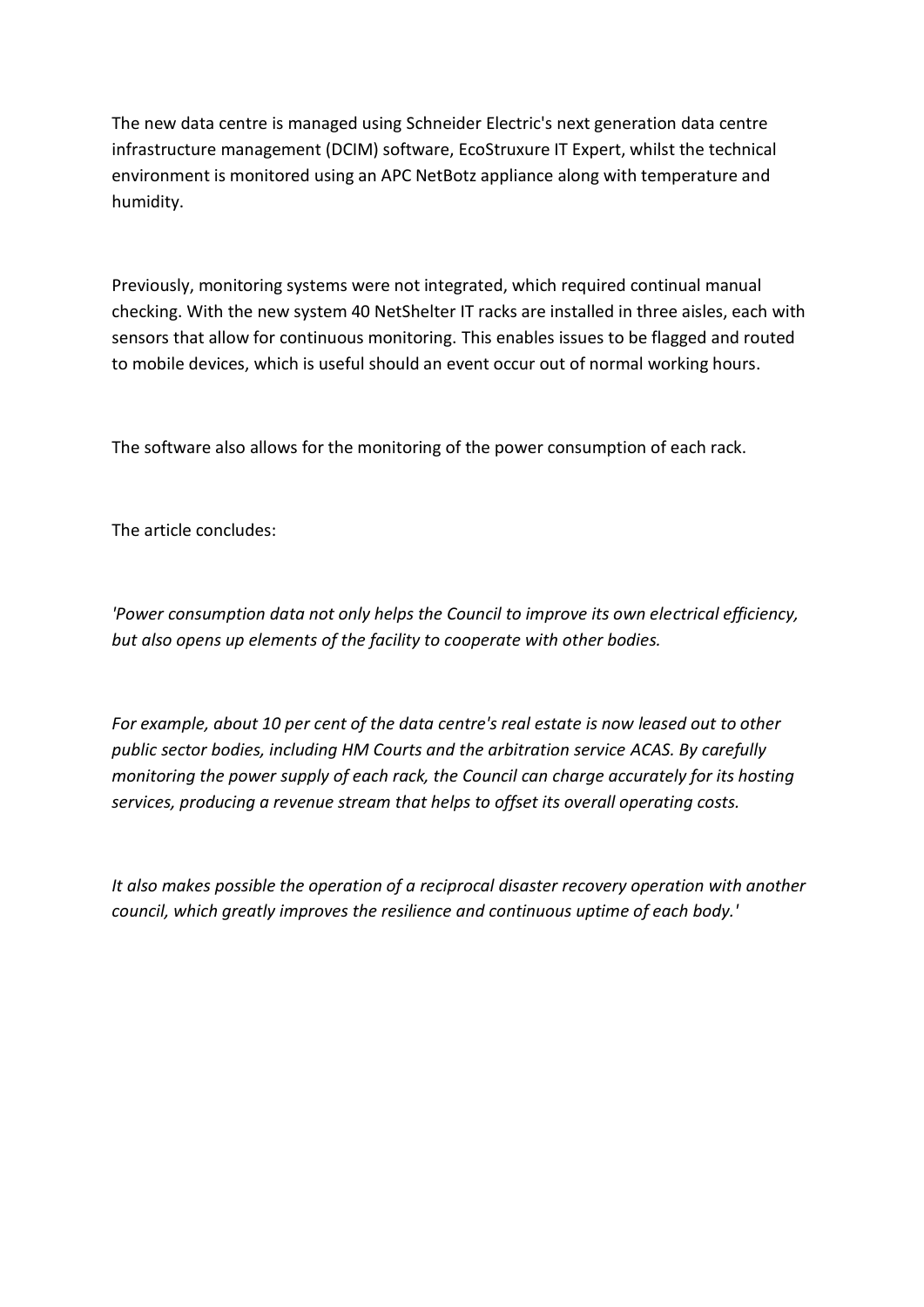#### **NATIONAL CYBER FORCE NOW OPERATIONAL**



The Government has confirmed that the long-awaited National Cyber Force is now operational.

The new Agency, plans for which were revealed in 2018, is the UK's Government Agency for dealing with online threats, such as hacking against the national infrastructure, spreading fake news and interference in elections.

The announcement has been notably welcomed by the French multinational Thales, which specialises in the design and building of electrical and electronic systems and provides services for the aerospace, defence, transportation and security sectors. Its Vice-president of Secure Communications and Information Systems, Gareth Williams, states:

*"As boundaries continue to blur between peacetime and warfare and civil and military objectives, we absolutely must accelerate our investment in initiatives like the National Cyber Force. This will allow the UK to prepare and respond to the rapidly changing nature of low intensity conflict, which fuses diplomatic, economic, cyber and kinetic actions. As such this is a significant and positive step for the country's critical cybersecurity capabilities and demonstrates the Prime Minister's commitment to protecting the UK from hostile states and terror groups.*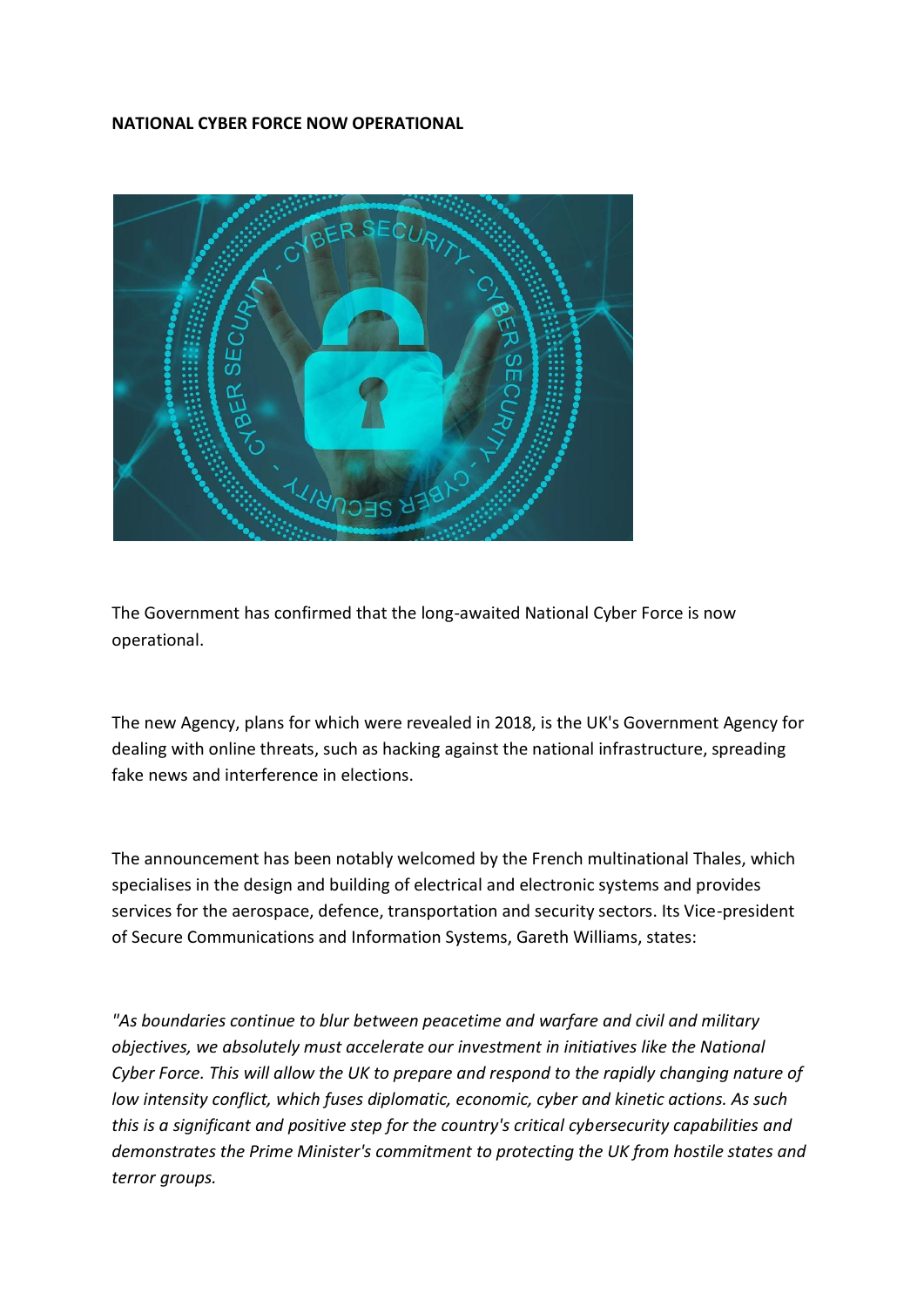*Additionally, this specialist unit will help to solidify the major operating theatres of the military - land, sea, air and cyber - and bring the UK more in line with the US' Cyber Command. A dedicated military cyber command will position our defence forces to protect us against both operational and espionage cyber attacks, through a more coordinated ability to conduct defensive and offensive cyber actions. The UK's new operational command will enable it to enact strategic and tactical missions and respond to those responsible for attacks against the UK's national interest."*

The National Cyber Force is jointly managed by the Ministry of Defence and GCHQ.

An Artificial Intelligence Agency, designed to concentrate on the use of AI for defence purposes, has also been planned.

[Contribution from *Data Centre Review*].

# **FIRST OPEN AND CODE-FREE SOFTWARE PLATFORM TO SPAN COMPLETE EDGE AI OPERATIONAL WORKFLOW**



The new AI Studio by Blaize is believed to be the first open and code-free software platform to span the complete edge AI operational workflow from idea to development, deployment and management.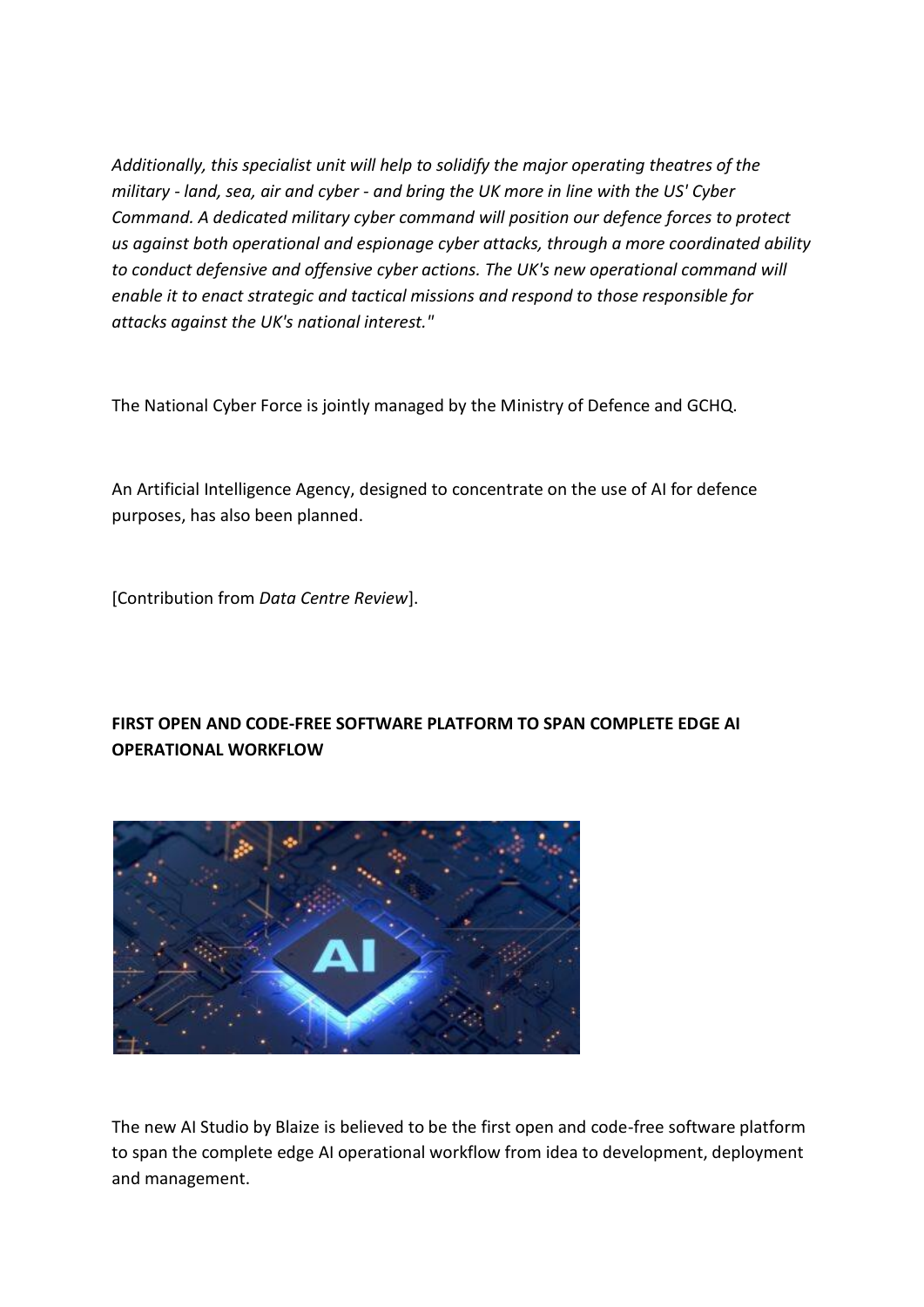The new platform is said to dramatically reduce edge AI application deployment complexity, time and cost by breaking the barriers within existing application development and machine learning operations (MLOps) infrastructure. In particular, it eliminates the complexities associated with integrating disparate tools and workflows, and introduces multiple ease-ofuse and intelligence features.

Users can deploy models with one click to plug into any workflow across multiple open standards, including ONNX, Open VX, containers, Python or GStreamer.

The company states:

*'No other solution offers the same degree of open standard deployment support, as most are proprietary and lock in users with limited options. Support for these open standards allows AI Studio to deploy any hardware that fully supports the standards.*

*Users can continuously scale proven AI edge models and vertical AI solutions to effectively re-use across enterprises, choosing from hundreds of models with drag and drop ease to speed application development.*

*The AI Studio model development workflow allows users to easily train and optimise models for specific datasets and use cases, and deploy quickly into multiple formats and packages. Its Transfer Learning feature quickly retrains imported models for the user's data and use case. Another feature is the edge-aware optimisation tool, NetDeploy, which automatically optimises the models to the user's specific accuracy and performance needs. Users can build and customise complete application flows, other than neural networks, such as image signal processing, tracking or sensor fusion functions.*

*AI Studio helps users deploy, manage, monitor and continuously improve their edge AI applications. It is built on a cloud-native infrastructure based on microservices, containers and Kubemetes for scalable and reliable production.'*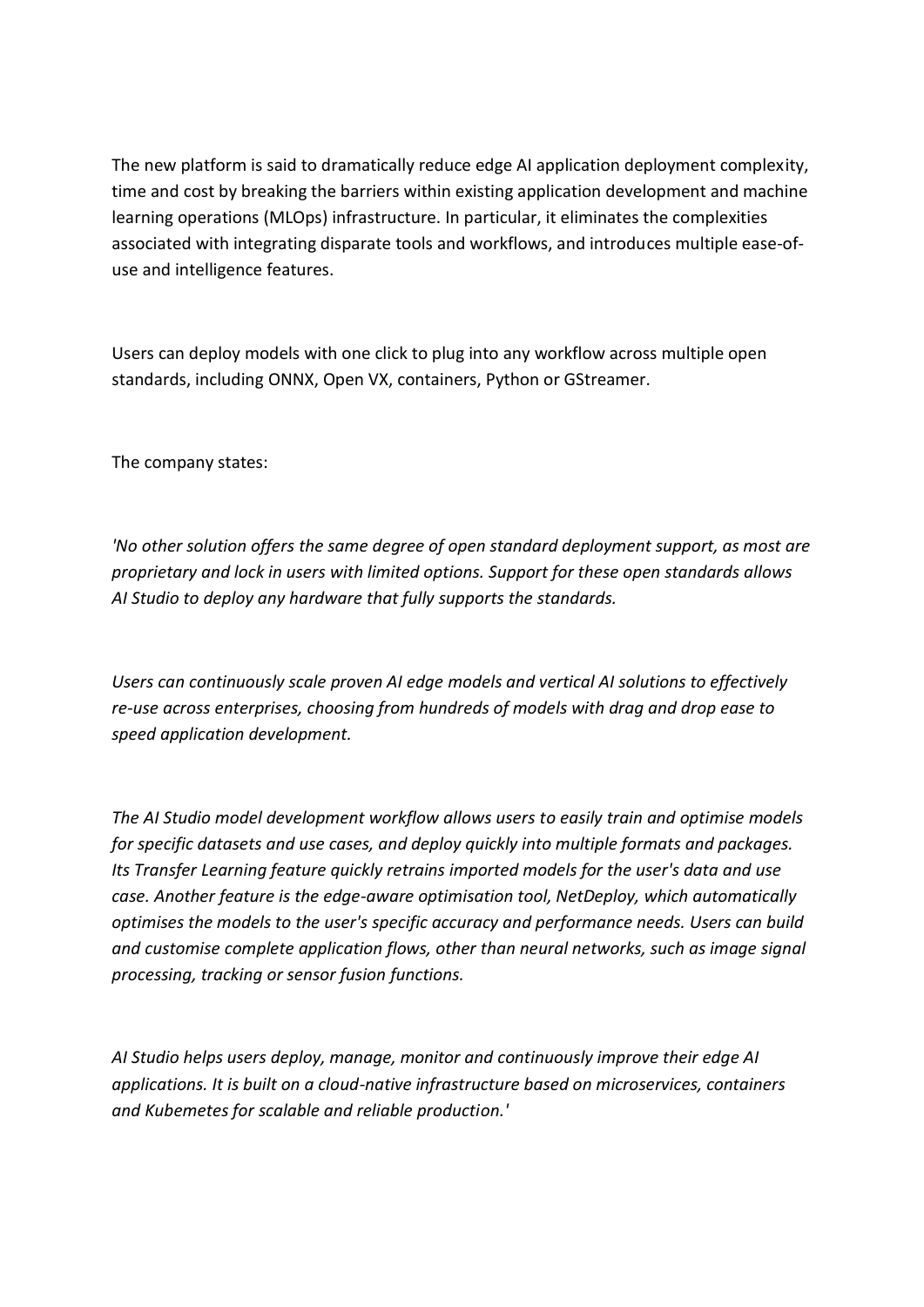Application areas are envisaged in smart retail, smart city and Industry 4.0 projects.

More information is available from http://www.blaize.com

[Contribution from Softei].

# **WORLD-FIRST ROBOTIC INTEGRATED CONTROLLER**



Traditionally, automation equipment for production facilities has been controlled by a number of controllers, creating challenges at set-up and when coordinating the speed and timing between devices. It is also difficult to verify a process design in advance and, after the equipment has been decommissioned, adjustments have to be made onsite. Back tracking and specification changes are common, all adding more time to the project.

In response to this challenge, automation specialist Omron has launched a new kind of robotic integrated controller, the NJ501-R, which makes it possible to automate advanced and complex manual work and simulate the design and modification of production facilities in a virtual environment and conduct maintenance remotely.

The company states: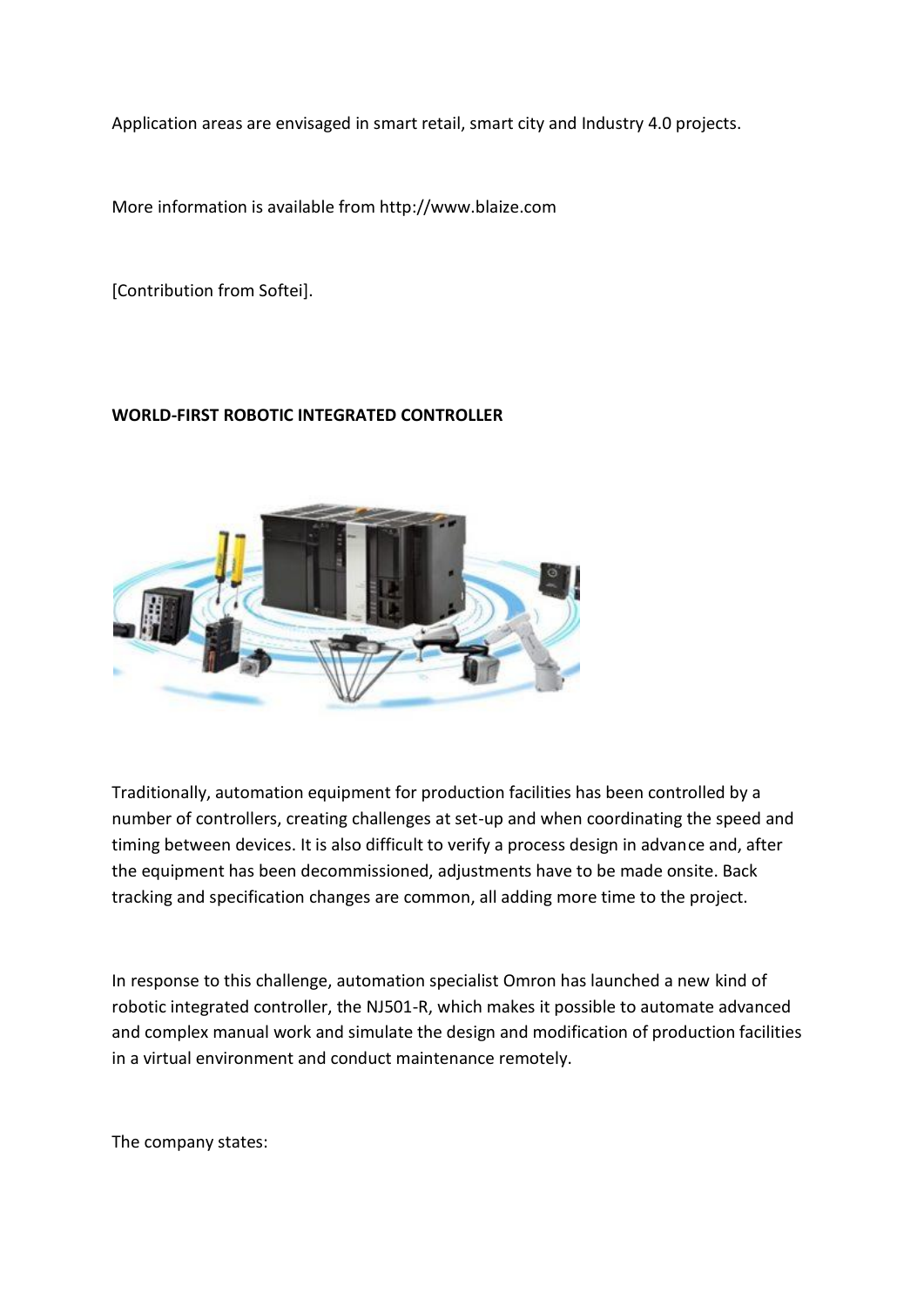*'The NJ501-R machine controller offers real-time synchronisation between all automation equipment, including robots, vision components, drives and safety equipment. Improving the speed and accuracy of production, users can simulate entire production lines without having to deploy physical equipment. This will simplify maintenance and reduce time-to-market during the design, planning, commissioning and changeover processes.*

The NJ501-R robotic integrated controller automates inserting and assembling processes. Robots and equipment are controlled and fully synchronised in real-time by a single controller, and achieve the world's highest level of throughput.'

More information may be found at http://www.omron.com

[Contribution by Softei].

# **SHORT-WAVE INFRARED IMAGE SENSOR BREAKS NEW GROUND**



Until recently short-wave infrared (SWIR) image sensors have been produced using a hybrid technology in which a III-V-based photodetector, usually InGaAs-based, is flip-flop bonded to a silicon readout circuit. The resulting sensor is often highly sensitive, but the technology is expensive for mass manufacturing and limited in both pixel size and number of pixels,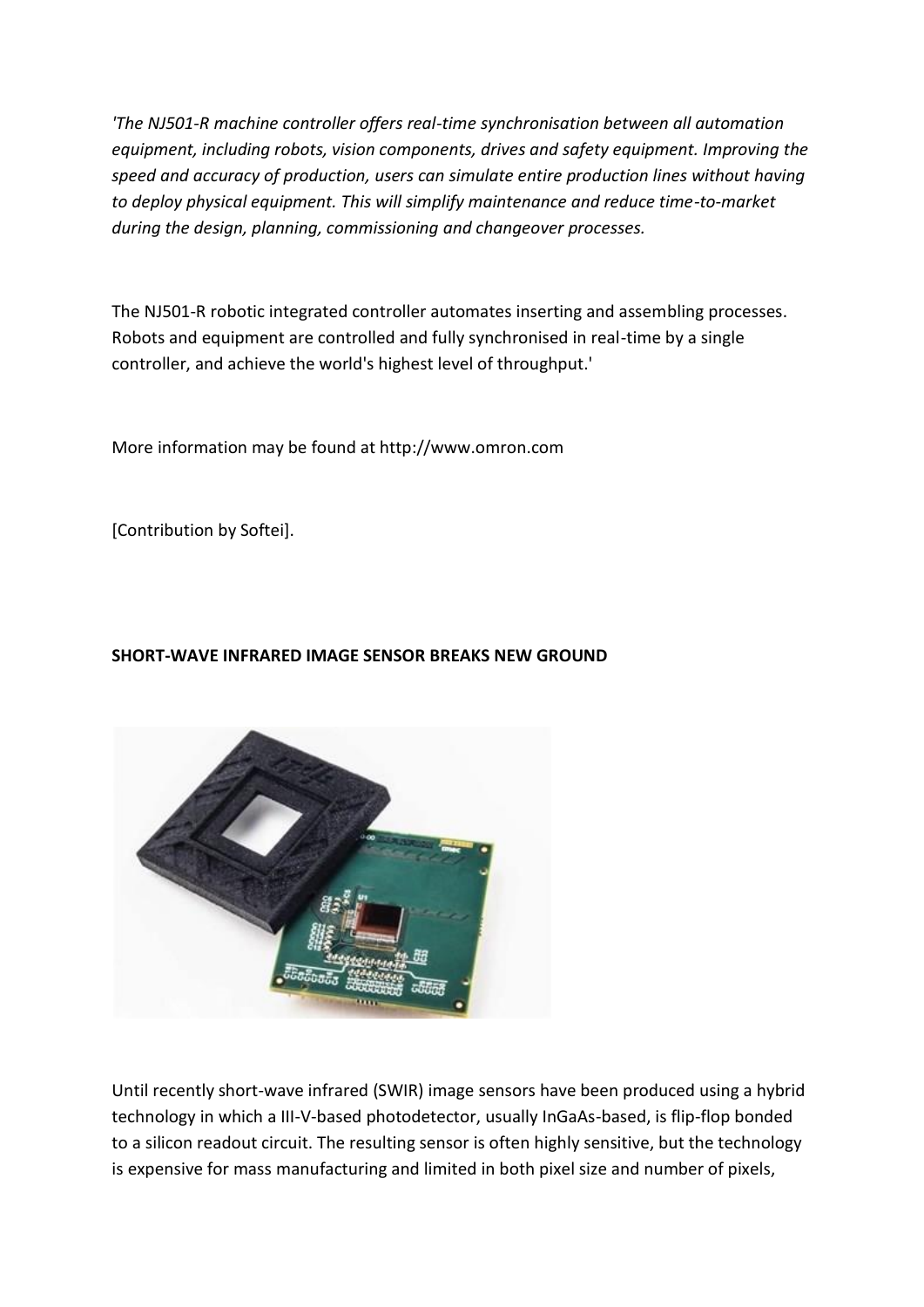which hinders its adoption in markets for which cost, resolution and/or form factor are crucial.

In order to address this challenge Imec has developed a prototype high-resolution SWIR image sensor with a record small pixel pitch of  $1.82 \mu m$ . This is based on a thin-film photodetector that is monolithically integrated on a custom Si-CMOS readout circuit. A fabcompatible process flow paves the way for high-throughput, wafer-level manufacturing.

The technology largely exceeds the capabilities of today's InGaAs-based SWIR imagers in terms of pixel pitch and resolution and offers disruptive cost and form factor potential.

The photodetector pixel stack implements a thin absorber layer such as 5.5µm PbS quantum dots, corresponding to peak absorption at 1400nm wavelength. The peak absorption wavelength can be tuned by adjusting the nanocrystal size and can be extended to wavelengths even above 2000nm. At the peak SWIR wavelength an external quantum efficiency (EQE) of 18 per cent is achieved, which can be upgraded to approaching 50 per cent with further improvements.

The photodetector stack is monolithically integrated with a custom readout circuit, processed in 130nm CMOS technology, in which a 3-transistor pixel design is optimised for the scaling of pixel size in the accessible 130nm technology node. This enables the record small pitch of 1.82µm to be realised.

Pawel Malinowski, Thin-film Imagers Program Manager for Imec, says:

*"With our compact, high resolution SWIR image sensor technology, we offer our customers a path to affordable low-volume manufacturing within Imec's 200mm facility.*

*These image sensors can be deployed in industrial machine vision, for example photovoltaic panel monitoring, smart agriculture, for example inspection and sorting, automotive, surveillance, life sciences, for example lens-free imaging, and many more. Due to their small form factor, they can potentially be integrated in small cameras such as in smart phones or AR/VR glasses, with eye-safe SWIR light sources.*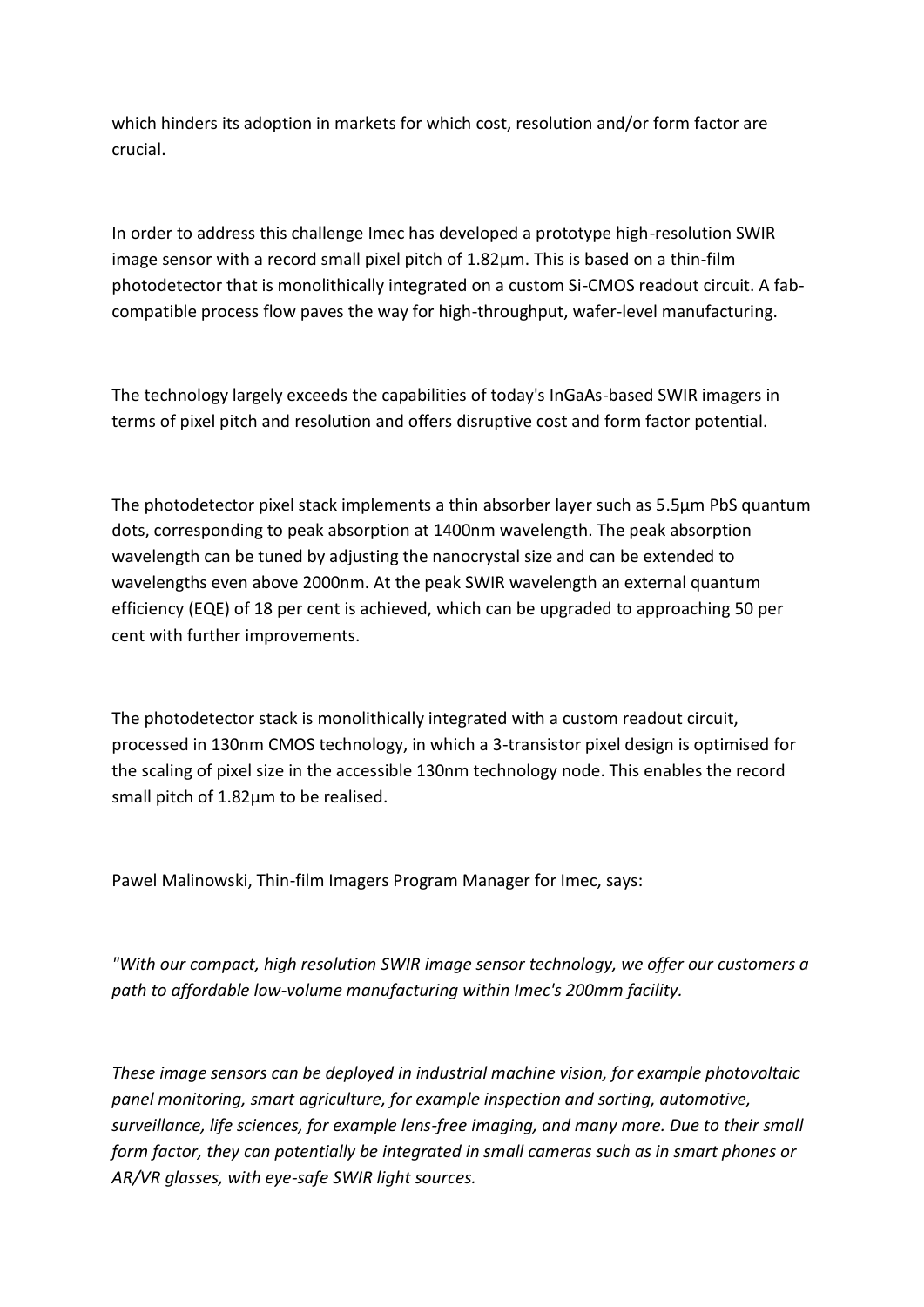*Some exciting future developments include increasing the EQE, which currently is already at 50 per cent in SWIR on test samples, reducing the sensor noise and introducing multispectral arrays with customised patterning approach."*

[Contribution by Neil Tyler, Editor, *New Electronics*].

# **UV LIGHT DISINFECTION TECHNOLOGY COMBATS COVID-19**

Swedish cleantech company LightLab Sweden has developed a new ultra-violet disinfection technology called PureFize® that has been proven to eliminate Covid-19.

Tests at the University of Siena in Italy showed that PureFize was effective in inactivating 99.9 per cent of Covid-19 in samples in under three minutes and 99.9999 per cent within ten minutes, the first time a scientific study has been conducted and published using a prototype of a real consumer product for the UVC disinfection of surfaces.

PureFize has been developed to utilise a wider and more effective wavelength spectrum such that it is both fast and effective, and generates minimal thermal heating, making it energy efficient without generating ozone. It offers excellent integration opportunities and can be used in a wide range of applications and installed in products without major redesigns or adaptations.

PureFize currently has 96 granted patents with a further 47 awaiting approval.

Rune Torbjonsen, CEO of LightLab Sweden, states: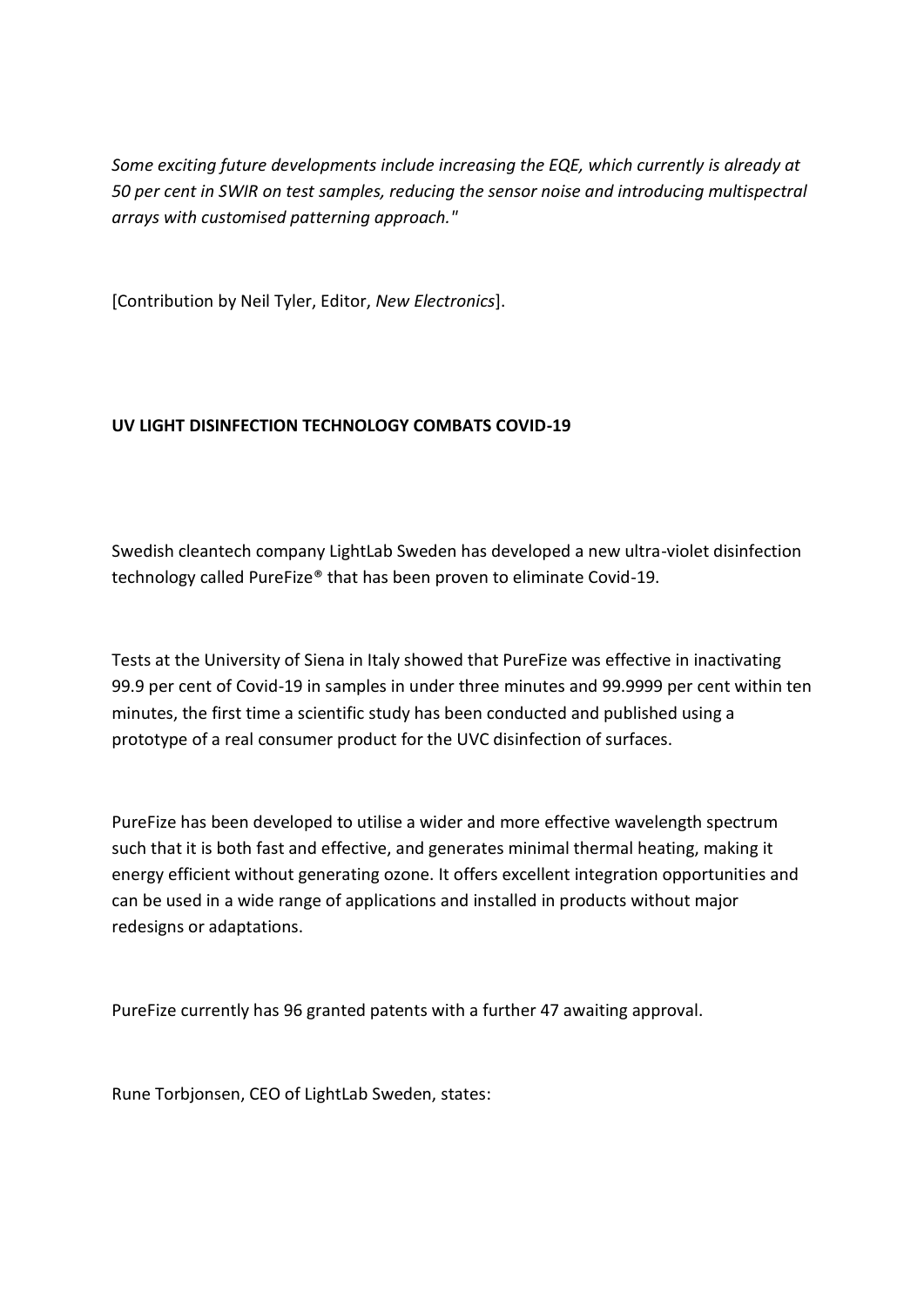*"Many companies on the market state that their products inactivate SARS-CoV-2 [Covid-19] from surfaces, but few have actually conducted scientific tests with their products. Scientific validation is something that is very important to us. The effectiveness of PureFize has now been validated by the University of Siena. PureFize makes it possible to bring UVC into everyday life in a safe and sustainable way. We aim to raise the standard for UVC disinfection and show that PureFize can be effective in inactivating bacteria and viruses, but also sustainable in minimising the impact of the technology on the environment."*

[Contribution by frederik.forssell@lightlab.se].

# **WELSH FIRE SERVICE GOES DIGITAL WITH HOLOGRAMS**



Mid and West Wales Fire and Rescue Service is piloting the use of Microsoft HoloLens in order to create life-sized holograms of some buildings in mid and west Wales, which firefighters can look at and interact with during training at their station or on the way to an emergency. This will allow them to understand potential risks, identify safe routes through those buildings, and learn about the location of hydrants and sprinklers.

Previously firefighters have only been able to look at single line drawings of buildings on a computer screen.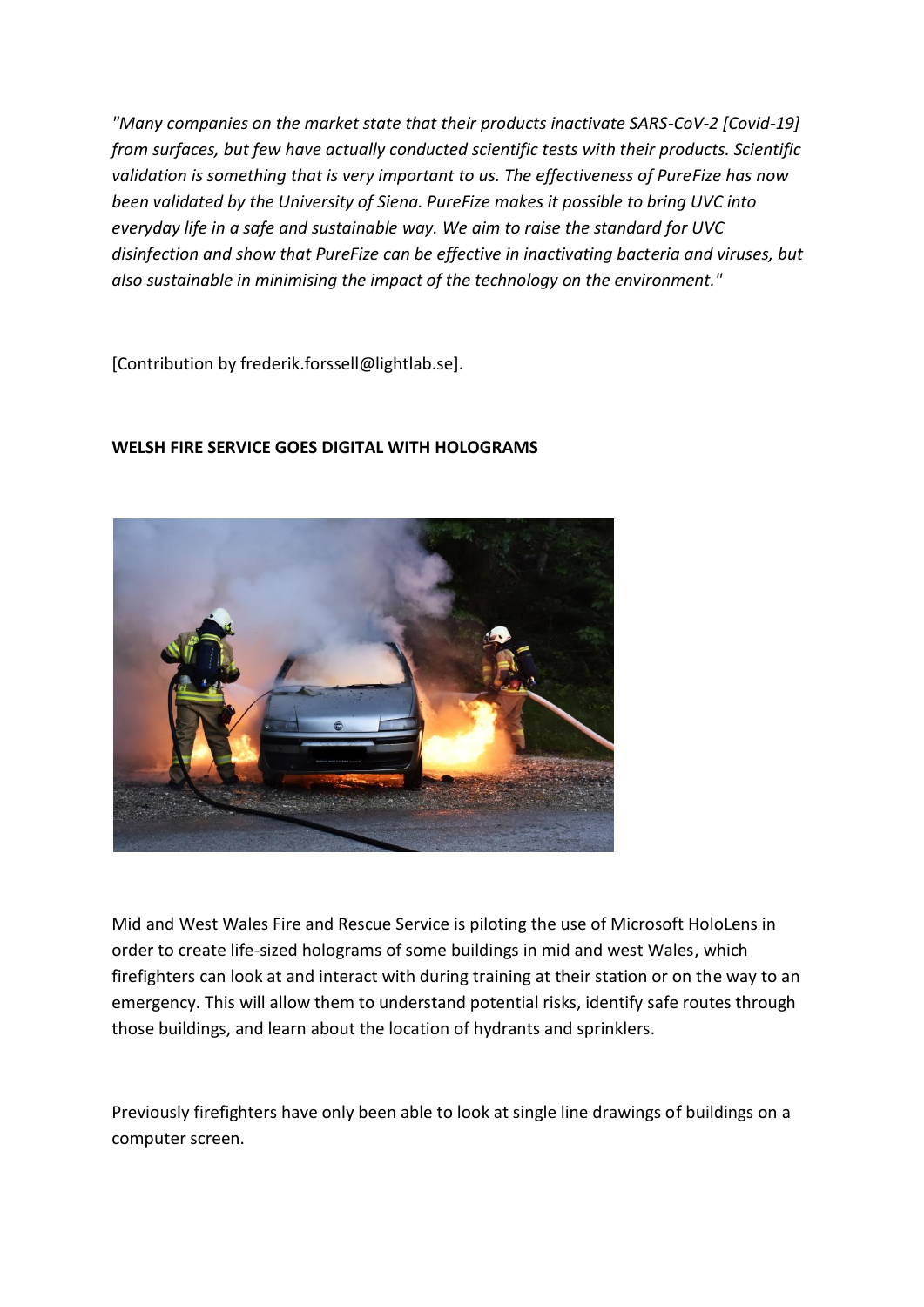A further application is envisaged in training fire officers in how to respond to emergencies at oil refineries.

Chris Davies, Chief Fire Officer for Mid and West Wales Fire and Rescue Service, states:

*"We have a number of oil refineries in the area and historically we've always trained on these sites. What HoloLens will enable us to do is actually put Incident Commanders into these scenarios, in an almost live experience but in a safe environment. I firmly believe this is going to change the way that we can train and maintain the competencies of our firefighters. My vision of what is possible has been completely blown away by Microsoft."*

Chris Perkins, General Manager Public Sector at Microsoft UK, adds:

*"There has never been a more important time for companies and organisations to use technology that helps staff collaborate, communicate and gain insight into the world around them. This is even more critical when these people are employed by our vital public services, which work tirelessly to keep us all safe and well.*

*Mid and West Wales Fire and Rescue Service is adopting technology at scale, allowing firefighters and officers to create a network of information that can be shared and acted upon. It is a fantastic example of how placing cutting-edge technology in the hands of skilled people can lead to ground-breaking solutions."*

[Contribution by *Data Centre Review*].